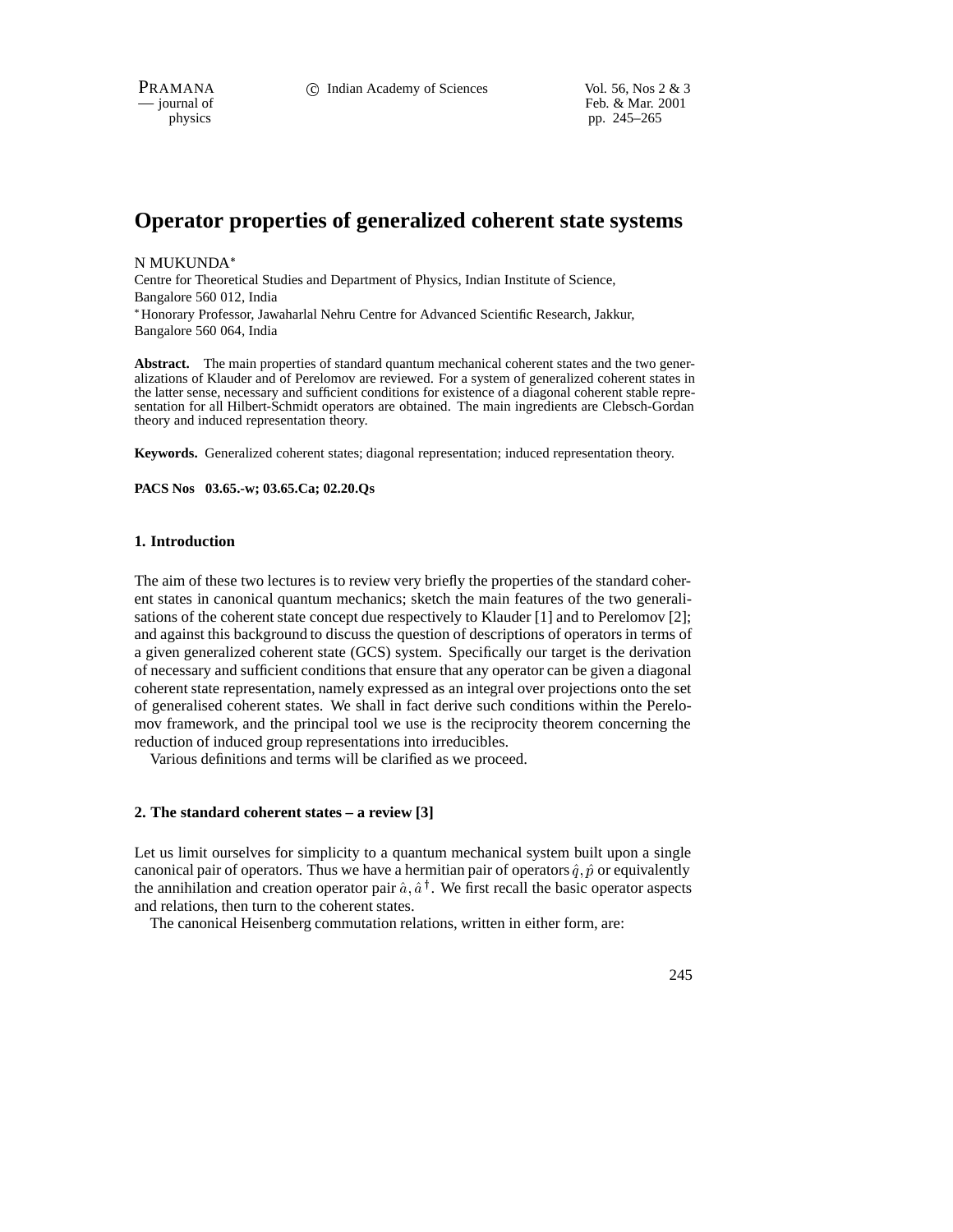$$
[\hat{q}, \hat{p}] = i; \tag{2.1a}
$$
  

$$
\hat{a} = \frac{1}{\sqrt{2}} (\hat{q} + i\hat{p}) , \ \hat{a}^{\dagger} = \frac{1}{\sqrt{2}} (\hat{q} - i\hat{p}), \tag{2.1b}
$$
  

$$
[\hat{a}, \hat{a}^{\dagger}] = 1. \tag{2.1b}
$$

By the Stone-von Neumann theorem, up to unitary equivalence there is just one irreducible representation of these relations [4]. The Hilbert space  $H$  of this representation can be realised as the space  $\ell^2$  or the space  $L^2(\mathcal{R})$  of square integrable functions over the real line. Correspondingly we have a Fock basis for  $H$ , or the Schrödinger basis made up of (ideal) eigenvectors of the position operator  $\hat{q}$ :

$$
\hat{a}^{\dagger} \hat{a} |n\rangle = n |n\rangle, n = 0, 1, 2, \dots, \infty; \langle m | n \rangle = \delta_{mn}; \n\hat{q} |q\rangle = q |q\rangle, -\infty < q < \infty,
$$
\n(2.2a)

$$
\langle q' | q \rangle = \delta(q' - q). \tag{2.2b}
$$

A general vector  $|\psi\rangle \in \mathcal{H}$  is describable either by its expansion coefficients in the discrete basis  $|n\rangle$ , or by its Schrödinger wave function  $\psi(q)$ :

$$
\langle n|\psi\rangle = \psi_n,
$$
  
\n
$$
\langle q|\psi\rangle = \psi(q),
$$
  
\n
$$
\langle \psi|\psi\rangle = ||\psi\rangle||^2 = \sum_{n \in \mathcal{Z}} |\psi_n|^2 = \int_{-\infty}^{\infty} dq |\psi(q)|^2.
$$
\n(2.3)

For any choice of a complex number  $z = \frac{1}{\sqrt{2}}(q + ip)$ ,  $\frac{1}{2}(q + ip)$ , where q and p are possible (but of course not simultaneous) eigenvalues of  $\hat{q}$  and  $\hat{p}$  respectively, we define the unitary displacement operator  $D(z)$  by

$$
D(z) \equiv D(q, p)
$$
  
=  $\exp(z\hat{a}^{\dagger} - z^*\hat{a})$   
=  $\exp\{i(p\hat{q} - q\hat{p})\},$   

$$
D(z)^{\dagger}D(z) = 1.
$$
 (2.4)

Their composition law and actions on the basic canonical operators are:

$$
D(z')D(z) = \exp \{i \text{ Im } z'z^* \} D(z'+z)
$$
  
= 
$$
\exp \{\frac{i}{2}(p'q - q'p) \} D(q' + q, p' + p);
$$
 (2.5a)

$$
D(z)^{-1} (\hat{q}, \hat{p}, \hat{a}, \hat{a}^{\dagger}) D(z) = \hat{q} + q, \hat{p} + p, \hat{a} + z, \hat{a}^{\dagger} + z^*.
$$
 (2.5b)

The displacement operators form an (ideal) orthonormal basis for the space of Hilbert Schmidt operators on  $H$ . We define this space  $K$ , a 'second' Hilbert space, as made up of operators  $A, B, \ldots$  on H with the inner product given as follows: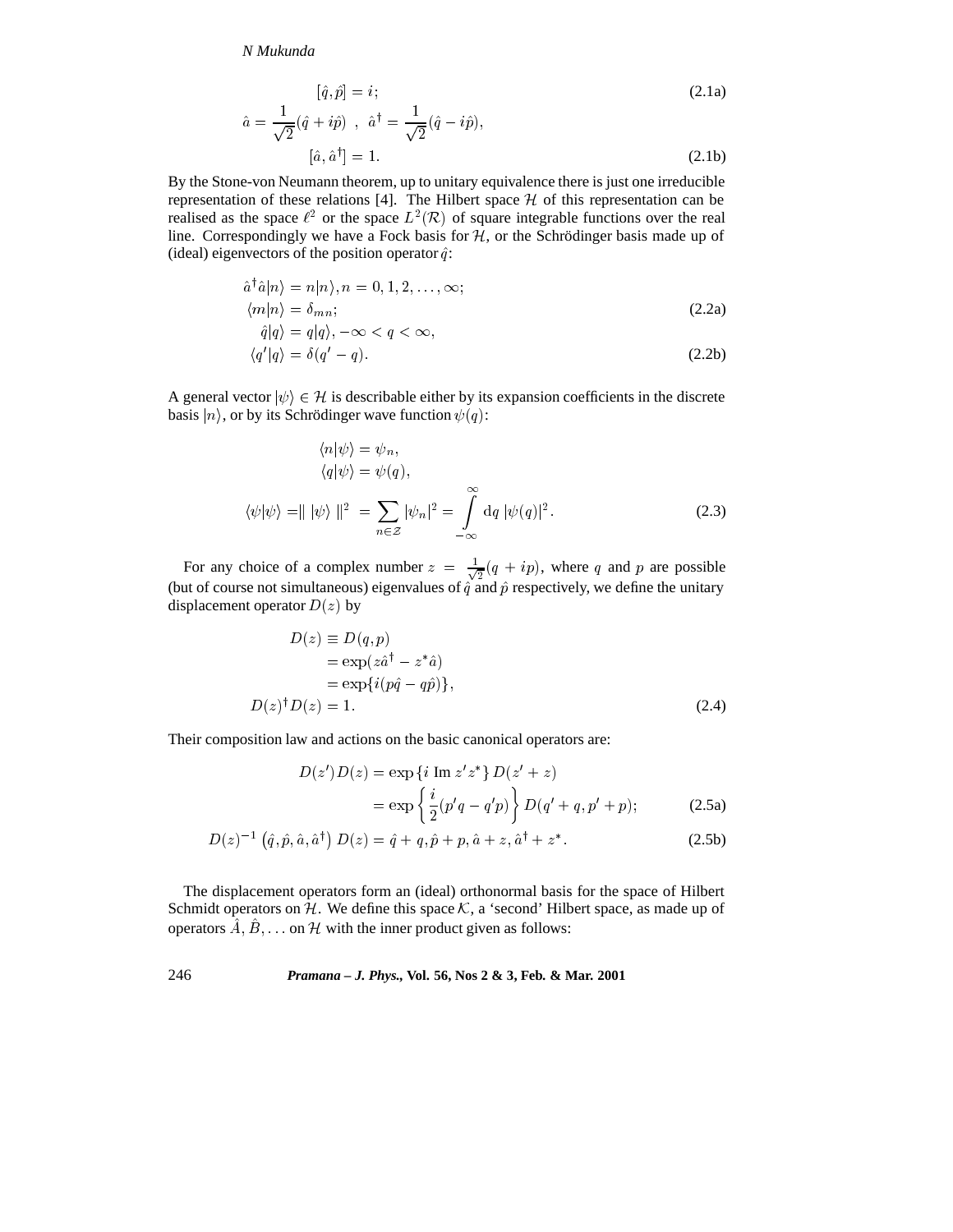*Generalized coherent state systems*

$$
\hat{A}, \hat{B} \in \mathcal{K} : (\hat{A}, \hat{B}) = \text{Tr}(\hat{A}^{\dagger} \hat{B}),
$$
  

$$
\|\hat{A}\|^2 = \text{Tr}(\hat{A}^{\dagger} \hat{A}).
$$
 (2.6)

With respect to this inner product in  $K$ , we find:

$$
(D(q', p'), D(q, p)) = \text{Tr} (D(q', p')^{\dagger} D(q, p))
$$
  
=  $2\pi \delta(q' - q) \delta(p' - p)$  (2.7)

and for a general operator  $A \in \mathcal{K}$  we have an expansion in terms of the displacement operators:

$$
\hat{A} \in \mathcal{K} : \hat{A} = \int \int \frac{\mathrm{d}q \mathrm{d}p}{2\pi} a(q, p) D(q, p),
$$
  
\n
$$
a(q, p) = (D(q, p), \hat{A}),
$$
  
\n
$$
\|\hat{A}\|^2 = \int \int \frac{\mathrm{d}q \mathrm{d}p}{2\pi} |a(q, p)|^2.
$$
\n(2.8)

The expansion coefficient  $a(q, p)$  is the Weyl weight of  $\hat{A}$ .

Against this background we now recapitulate the definition and most important properties of the standard coherent states. For each complex number  $z = \frac{1}{\sqrt{2}}(q + ip)$  w  $\frac{1}{2}(q + ip)$  we have one coherent state  $|z\rangle$ :

$$
|z\rangle = D(z)|0\rangle \in \mathcal{H},
$$
  
\n
$$
\hat{a}|z\rangle = z|z\rangle,
$$
  
\n
$$
\hat{a}|0\rangle = 0,
$$
\n(2.9)

where  $|0\rangle$  is the Fock state  $|0\rangle$  for  $n = 0$ . Then we find:

(i) These states are never mutually orthogonal:

$$
\langle z'|z \rangle = \exp\left\{-i \operatorname{Im} z' z^* - \frac{1}{2}|z'-z|^2\right\} \neq 0. \tag{2.10}
$$

(ii) Their Schrödinger wave functions are Gaussian:

$$
\langle q'|z \rangle = \pi^{-1/4} \exp\left\{ i p(q'-q/2) - \frac{1}{2}(q'-q)^2 \right\}.
$$
 (2.11)

(iii) The uncertainties  $\Delta q$ ,  $\Delta p$  are equal, the uncertainty principle is saturated and there is no squeezing, in any  $|z\rangle$ :

$$
\Delta q = \Delta p = \frac{1}{\sqrt{2}}.\tag{2.12}
$$

*Pramana – J. Phys.,* **Vol. 56, Nos 2 & 3, Feb. & Mar. 2001** 247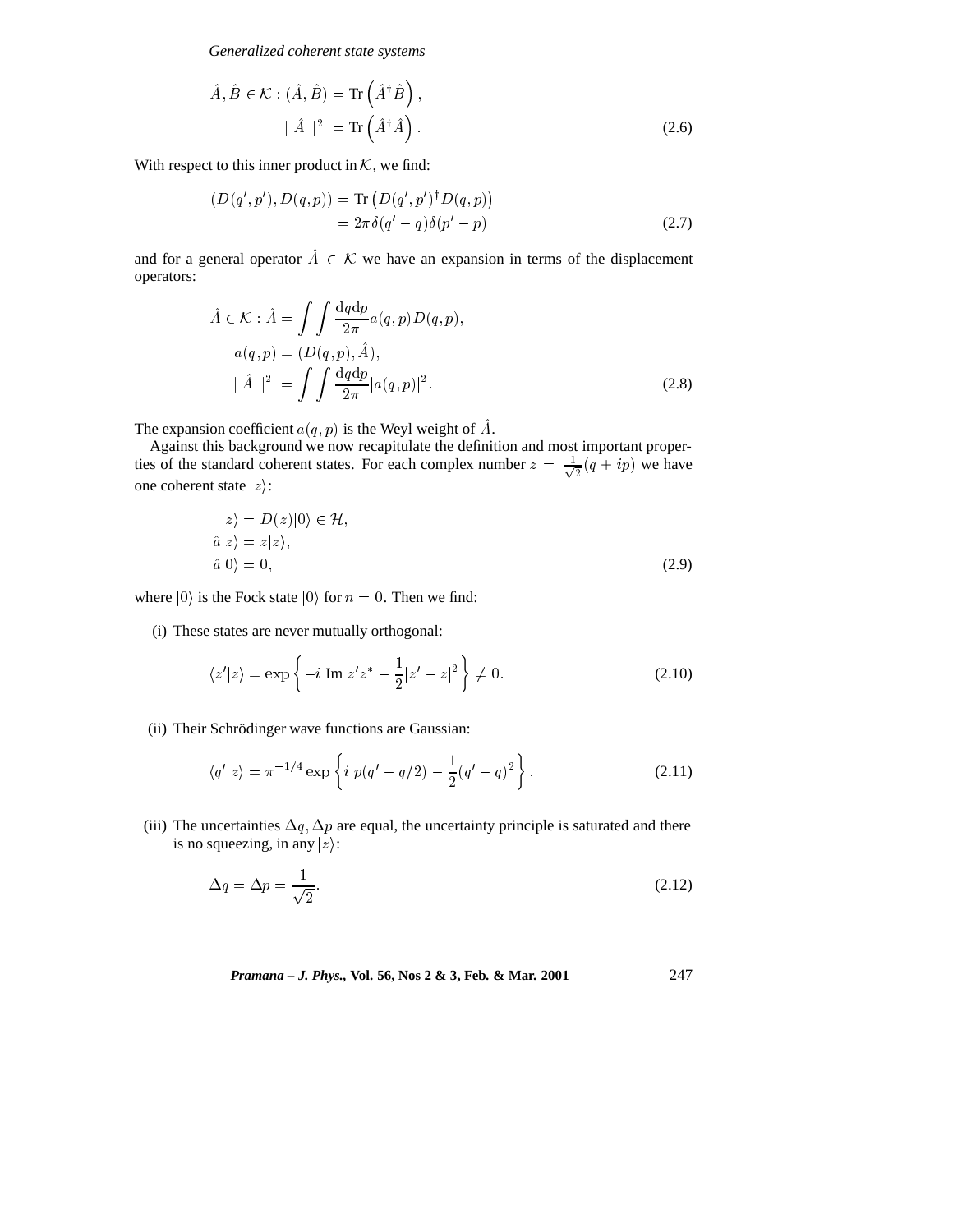(iv) There is a resolution of the identity:

$$
\int \frac{d^2 z}{\pi} |z\rangle\langle z| = 1; |\psi\rangle \in \mathcal{H} : |\psi\rangle = \int \frac{d^2 z}{\pi} |z\rangle\langle z|\psi\rangle.
$$
 (2.13)

(v) This association of a 'wave function'  $\langle z | \psi \rangle$  with each  $| \psi \rangle \in \mathcal{H}$  leads to the Bargmann description of H using entire functions  $f(z)$  of a certain class:

$$
\langle z^* | \psi \rangle = \exp\left(-\frac{1}{2}|z|^2\right) \sum_{n=0}^{\infty} \psi_n z^n / \sqrt{n!}
$$

$$
= \exp\left(-\frac{1}{2}|z|^2\right) f(z),
$$

$$
f(z) = \sum_{n=0}^{\infty} \psi_n z^n / \sqrt{n!} = \text{entire analytic};
$$

$$
|f(z)| \le \exp\left(\frac{1}{2}|z|^2\right) || \psi ||;
$$

$$
|| \psi ||^2 = \int \frac{d^2 z}{\pi} e^{-|z|^2} |f(z)|^2.
$$
(2.14)

In this description, specially suited to the actions of  $\hat{a}$  and  $\hat{a}^\dagger$  on  $|\psi\rangle$ , we have

$$
\hat{a} \to \frac{\mathrm{d}}{\mathrm{d}z}, \ \hat{a}^{\dagger} \to z. \tag{2.15}
$$

(vi) There exist characteristic sets  $S \subset C$ , subsets of the complex plane, such that

$$
f(z) = 0, \text{ all } z \in S \Rightarrow |\psi\rangle = 0. \tag{2.16}
$$

 $f(z) = 0$ , all  $z \in S \Rightarrow |\psi\rangle = 0$ . (2.16)<br>Examples are: any discrete infinite sequence with a finite limit point; any open continuous interval of the real axis, or of the imaginary axis; any finite continuous arc in the complex plane, any bounded open subset of the complex plane, etc. [5]

- (vii) Properties (i) and (iv) above show that the coherent states form an overcomplete family. As a result we find that the diagonal coherent state matrix elements  $\langle z|\hat{A}|z\rangle$ of a general operator  $\ddot{A}$  on  $\mathcal H$  determine  $\ddot{A}$  completely.
- (viii) An even more striking consequence of over completeness is the following: any operator A^ has a (unique) diagonal representation

$$
\hat{A} = \int \frac{\mathrm{d}^2 z}{\pi} \phi(z) |z\rangle\langle z|,\tag{2.17}
$$

where  $\phi(z)$  is in general a distribution. For  $A \in \mathcal{K}$ , the nature of  $\phi(z)$  can be more precisely specified: precisely specified: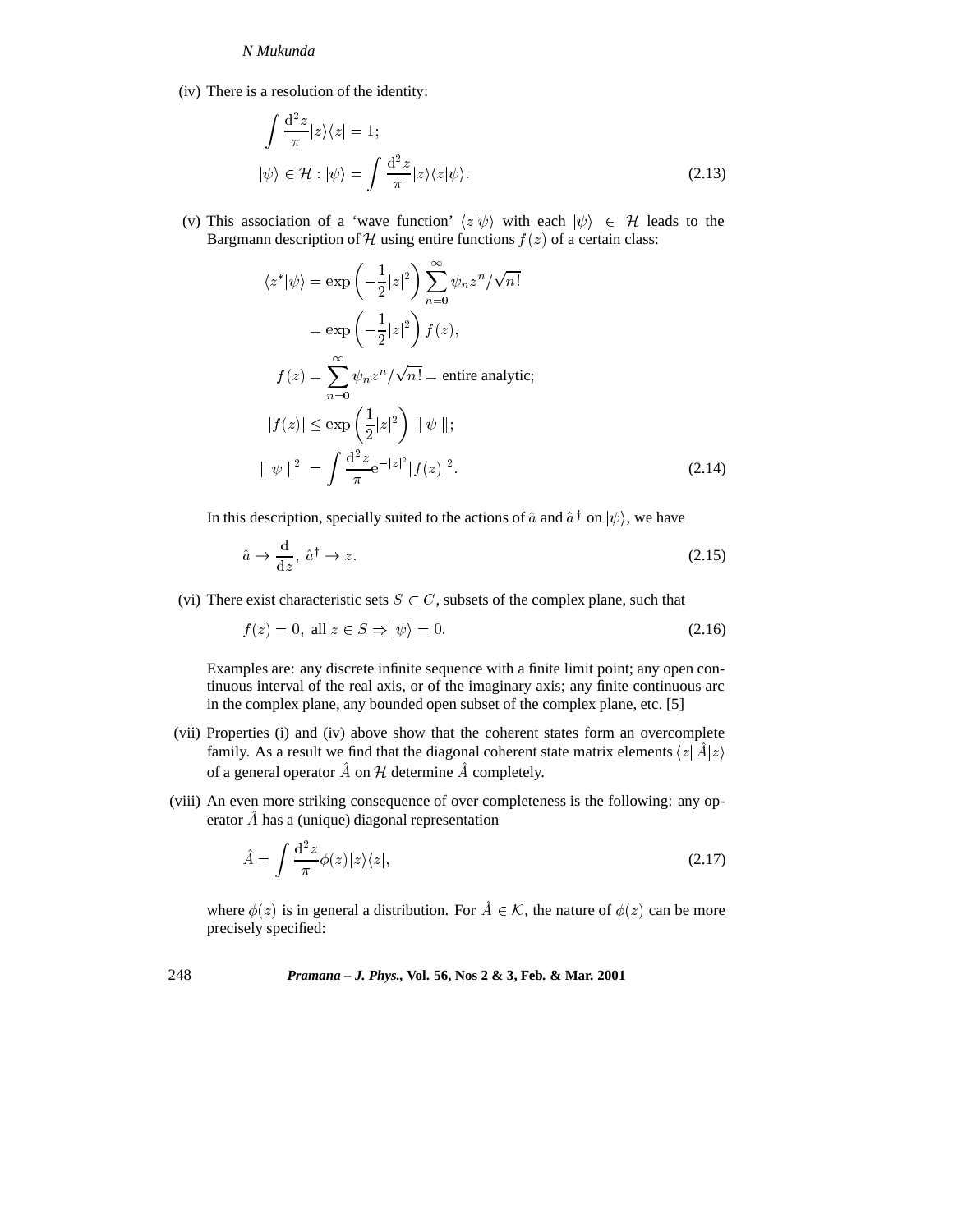*Generalized coherent state systems*

$$
\tilde{\phi}(\tau,\sigma) = \text{Fourier transform of } \phi(z)
$$
\n
$$
= \int \int \mathrm{d}q \mathrm{d}p \, e^{i(\tau q - \sigma p)} \phi \left( \frac{q + ip}{\sqrt{2}} \right)
$$
\n
$$
= \exp \left\{ \frac{1}{4} (\tau^2 + \sigma^2) \right\} a(\tau,\sigma), \tag{2.18}
$$

where  $a(\tau, \sigma)$  is the Weyl weight of A appearing in eq. (2.8).

The main aim of the rest of this material is to examine the possibility of such a diagonal representation in the case of generalized coherent states.

### **3. Two approaches to generalized coherent states**

We now briefly outline the Klauder [1] and the Perelomov [2] forms of generalized coherent state systems.

### *The Klauder form*

The framework used is the Hilbert space  $H$  of some quantum system, and a finite dimensional topological space  $\mathcal L$  which plays the role of a 'label space'. There are however no primary operator structures used in the definition. For each point  $\ell \in \mathcal{L}$  a generalized coherent state  $|\ell\rangle \in \mathcal{H}$  is given in a one-to-one manner, obeying the following three conditions:

|      | (i) $   \ell \rangle    = 1$                      | (3.1a) |
|------|---------------------------------------------------|--------|
| (ii) | $ \ell\rangle$ is strongly continuous in $\ell$ ; | (3.1b) |

(ii) 
$$
|\ell\rangle
$$
 is strongly continuous in  $\ell$ ; (3.1b)

(iii) there is a volume element d $\ell$  on  $\mathcal L$ 

such that we have a resolution of identity

$$
\int_{\mathcal{L}} d\ell \, |\ell\rangle \langle \ell| = 1 \text{ on } \mathcal{H},\tag{3.1c}
$$

where the last equation holds in a weak sense of matrix elements. Such a triple  $\{\mathcal{H}, \mathcal{L}, |\ell\rangle\}$ is a system of generalized coherent states. In a sense this is a very spare and economical definition, but it is not constructive.

The Fock states  $|n\rangle$  and the position eigenstates  $|q\rangle$  both violate these conditions: the former is not continuous, the latter is not normalisable. Some of the interesting consequences are as follows [6]:

(a) For each  $|\psi\rangle \in \mathcal{H}$  we have a bounded continuous 'wavefunction'

$$
\psi(\ell) = \langle \ell | \psi \rangle \tag{3.2}
$$

with the help of which we can write

*Pramana – J. Phys.,* **Vol. 56, Nos 2 & 3, Feb. & Mar. 2001** 249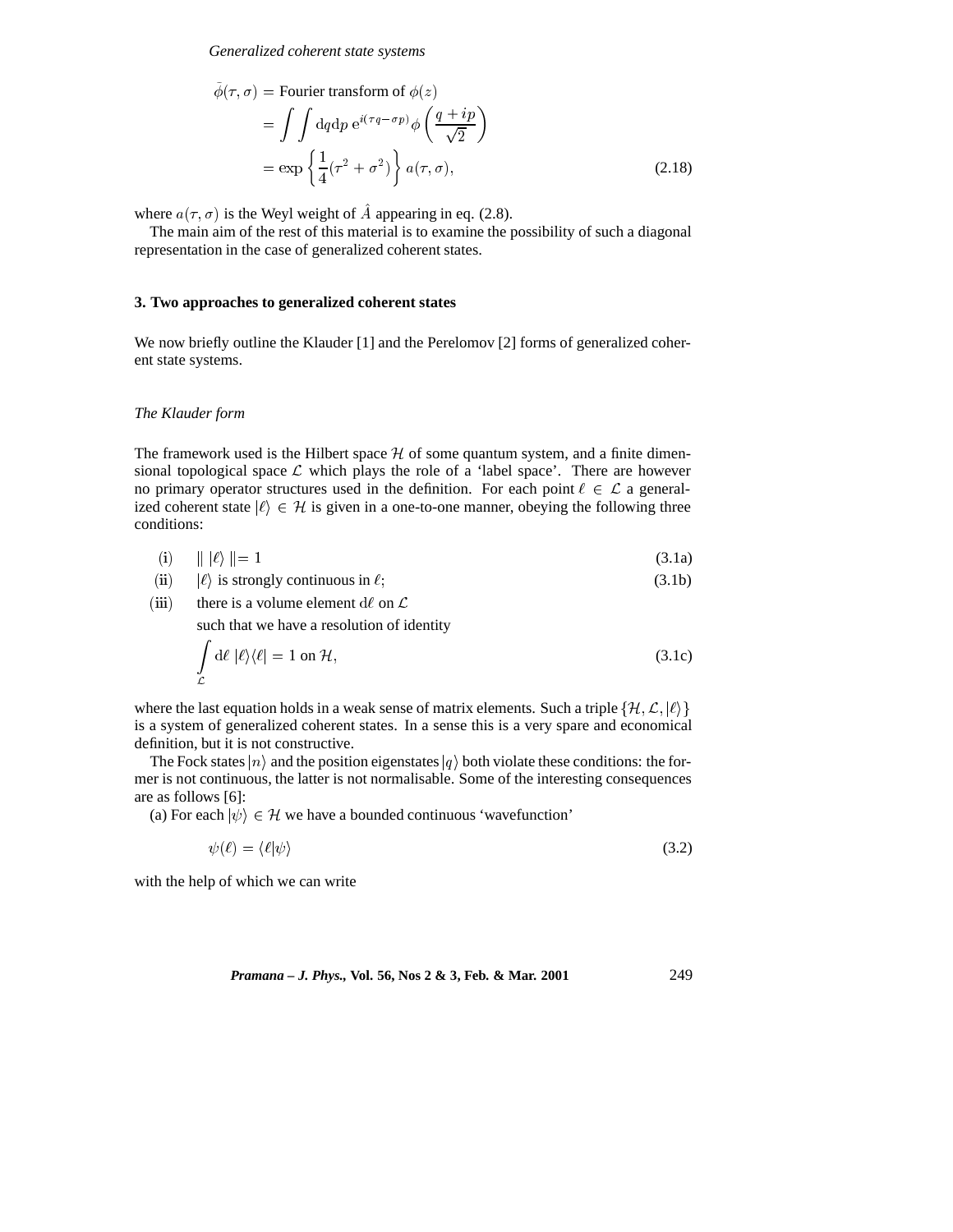$$
|\psi\rangle = \int_{\mathcal{L}} d\ell \psi(\ell)|\ell\rangle,
$$
  

$$
\langle \psi | \psi \rangle = \int_{\mathcal{L}} d\ell |\psi(\ell)|^2.
$$
 (3.3)

For these wavefunctions there is no need to talk of Lebesgue square integrability, definitions up to sets of measure zero, and the like. Clearly every  $\psi(\ell) \in L^2(\mathcal{L})$ , and H is contained in  $L^2(\mathcal{L})$  as a proper subset.

(b) There is a reproducing kernel

$$
K(\ell';\ell) = \langle \ell' | \ell \rangle \tag{3.4}
$$

which is continuous in both  $\ell'$  and  $\ell$ , and which obeys:

(i) 
$$
K(\ell'; \ell)^* = K(\ell; \ell');
$$
\n(ii) 
$$
\int_{\mathcal{L}} \int d\ell' d\ell f(\ell')^* K(\ell'; \ell) f(\ell) \ge 0;
$$
\n(iii) 
$$
\psi(\ell) = \int_{\mathcal{L}} d\ell' K(\ell; \ell') \psi(\ell');
$$
\n(iv) 
$$
|\ell\rangle = \int d\ell' K(\ell; \ell') |\ell'\rangle.
$$
\n(3.5)

Properties (i) and (ii) are the hermiticity and positive definiteness of  $K(\ell'; \ell)$ ; property (iii) shows very clearly why H is a proper subset of  $L^2(\mathcal{L})$ ; and property (iv) shows that the system of generalized coherent states is overcomplete.

In some cases, but not necessarily always, the overcompleteness leads to entire functions and characteristic sets playing a special role.

The possibility of an operator  $\tilde{A}$  being determined by its diagonal matrix elements  $\langle \ell | \hat{A} | \ell \rangle$ , and of an operator possessing a diagonal coherent state representation, get related in a useful way. Let us define two linear subspaces  $\mathcal{K}_1$  and  $\mathcal{K}_2$  in the second Hilbert space  $K$  of all Hilbert–Schmidt operators on  $H$  as follows:

$$
\mathcal{K}_1 = \left\{ \hat{A} \in \mathcal{K} \middle| \hat{A} = \int_{\mathcal{L}} d\ell \ a(\ell) \middle| \ell \rangle \langle \ell \middle|, \text{ some } a(\ell) \right\} \subset \mathcal{K};
$$
\n
$$
\mathcal{K}_2 = \left\{ \hat{A} \in \mathcal{K} \middle| \langle \ell | \hat{A} | \ell \rangle = 0, \text{ all } \ell \in \mathcal{L} \right\} \subset \mathcal{K}.
$$
\nand with respect to the inner product (2.6) on  $\mathcal{K}$ :

\n(3.6)

Then we find, with respect to the inner product (2.6) on  $K$ :

$$
\mathcal{K}_2 = \mathcal{K}_1^{\perp},
$$
  
\n
$$
\mathcal{K} = \mathcal{K}_1 \oplus \mathcal{K}_2.
$$
  
\nThus any operator  $\hat{A} \in \mathcal{K}$  is uniquely expressible as the sum of a part  $\hat{A}_1 \in \mathcal{K}_1$  which

possesses a diagonal representation, and a part  $A_2 \in \mathcal{K}_2$  all of whose diagonal coherent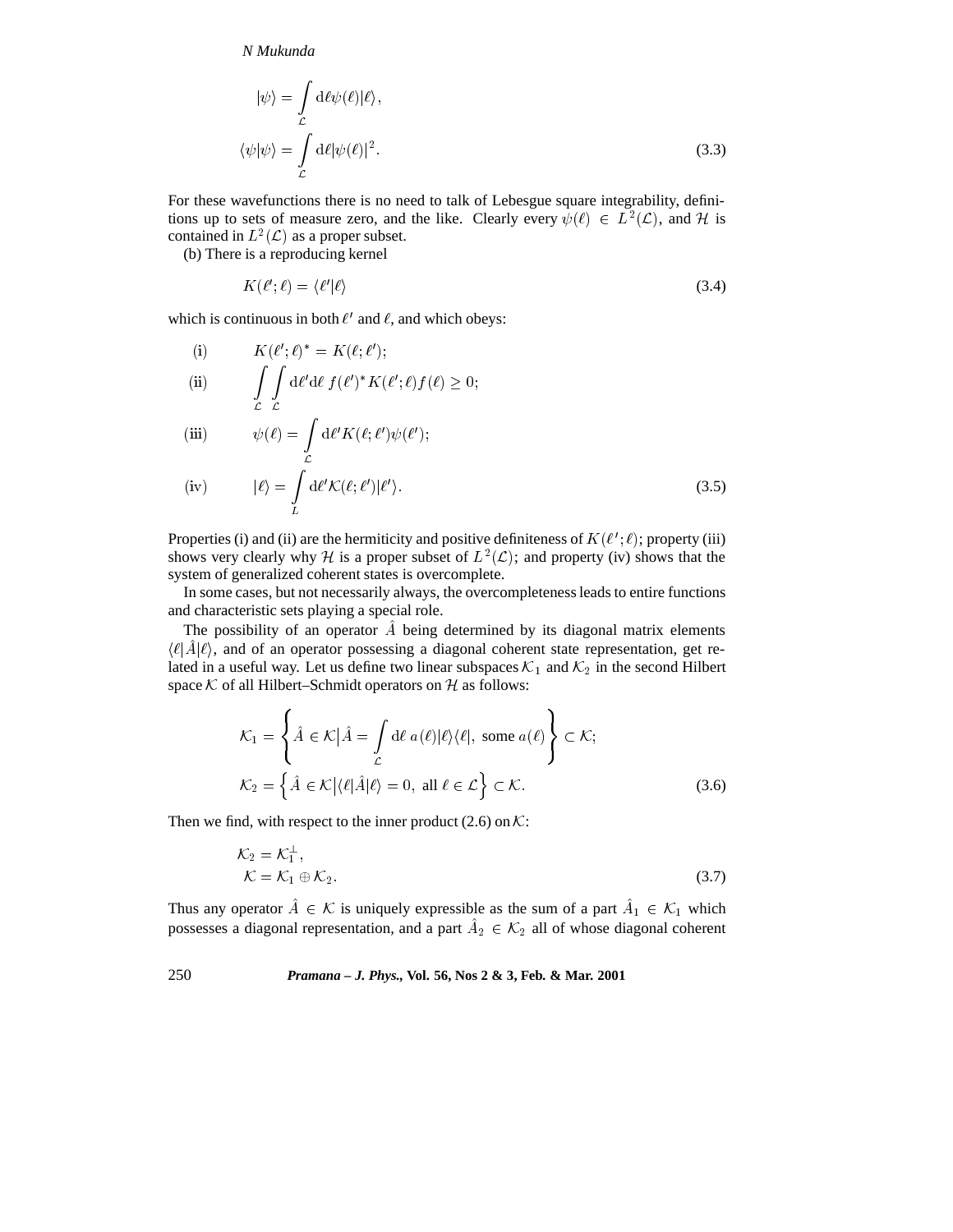state matrix elements vanish. Furthermore, for a nonzero  $A_1 \in \mathcal{K}_1$ ,  $\langle \ell | \hat{A}_1 | \ell \rangle$  cannot vanish Example 1 and 1x elements vanish. Furthermore, for a nonzero  $A_1 \in \mathcal{K}_1$ ,  $\{e[A_1]e\}$  cannidentically; and for a nonzero  $A_2 \in \mathcal{K}_2$ , we have no diagonal coherent state representing identically; and for a nonzero  $A_2 \in \mathcal{K}_2$ , we have no diagonal coherent state representation.<br>As further consequences, any  $\hat{A} \in \mathcal{K}$  is determined by  $\langle \ell | \hat{A} | \ell \rangle$  up to an element in  $\mathcal{K}_2$ ; and any  $\hat{$ any  $A_1 \in \mathcal{K}_1$  is uniquely determined by  $\langle \ell | A_1 | \ell \rangle$ .

### *The Perelomov form* [7]

In contrast to the previous setup, we now have a more specific operator framework assumed right at the start, in fact a quite elaborate one. We have a Hilbert space  $H$ , a Lie group G, and a unitary irreducible representation (UIR)  $\mathcal{U}(g), g \in G$ , of G on H. We choose some normalised fiducial vector  $|\psi_0\rangle \in \mathcal{H}$ , with corresponding pure state density operator  $\hat{\rho}_0 = |\psi_0\rangle\langle \psi_0|$ . Through actions by G we generate the orbits of  $\psi_0$  and  $\hat{\rho}_0$ :

$$
\vartheta(\psi_0) = \{ \psi(g) = \mathcal{U}(g)\psi_0 | g \in G \} \subset \mathcal{H},
$$
  

$$
\vartheta(\hat{\rho}_0) = \{ \hat{\rho}(g) = \mathcal{U}(g)\hat{\rho}_0 \mathcal{U}(g)^\dagger = \psi(g) \psi(g)^\dagger | g \in G \} \subset \mathcal{K}.
$$
 (3.8)

 $\vartheta(\hat{\rho}_0) = \{ \hat{\rho}(g) = \mathcal{U}(g) \hat{\rho}_0 \mathcal{U}(g)^\dagger = \psi(g) \psi(g)^\dagger | g \in G \} \subset \mathcal{K}.$  (3.8)<br>The orbit  $\vartheta(\psi_0)$  of  $\psi_0$  is embedded within the unit sphere in  $\mathcal{H}$ , and its real dimension is less than or equal to the dimension of G. The orbit  $\vartheta(\hat{\rho}_0)$  of  $\hat{\rho}_0$  is a subset of the set of pure state density operators on  $H$ .

A generalized coherent state system is now defined as the collection of unit vectors  $\psi(g)$ comprising the orbit  $\vartheta(\psi_0)$ ; so it brings together  $\mathcal{H}, G, \mathcal{U}(g)$  and  $\psi_0$  in a special way.

The two orbits defined in  $(3.8)$  can be identified with coset spaces of  $G$  with respect to two corresponding stability groups:

$$
H_0 = \{g \in G | \mathcal{U}(g)\psi_0 = \psi_0\} \subset G,
$$
  
\n
$$
\vartheta(\psi_0) \simeq G/H_0;
$$
  
\n
$$
H = \{g \in G | \mathcal{U}(g)\psi_0 = (\text{phase}) \psi_0\}
$$
  
\n
$$
= \{g \in G | \mathcal{U}(g)\hat{\rho}_0 \mathcal{U}(g)^\dagger = \hat{\rho}_0\} \subset G,
$$
  
\n
$$
\vartheta(\hat{\rho}_0) \simeq G/H.
$$
\n(3.9b)

The subgroup  $H_0$  is the stability group of  $\psi_0$  in the strict sense, while H is the stability group of  $\psi_0$  up to phases; their possible mutual relationships will be examined shortly.

We can make contact with the Klauder form in the following sense. As the correspondence between  $\vartheta(\psi_0)$  and  $G/H_0$  is one-to-one onto, we can identify the topological space  $\mathcal L$  here as the coset space:

$$
\mathcal{L} = G/H_0. \tag{3.10}
$$

However the present generalised coherent state system would be also an instance of the earlier form only if a resolution of the identity can be established; this is not one of the requirements in the Perelomov form. We take up this aspect below.

The stability group  $H_0$  is always an invariant subgroup of H. There are three possible interesting relationships between them, distinguished by the nature of the factor group  $H/H_0$ :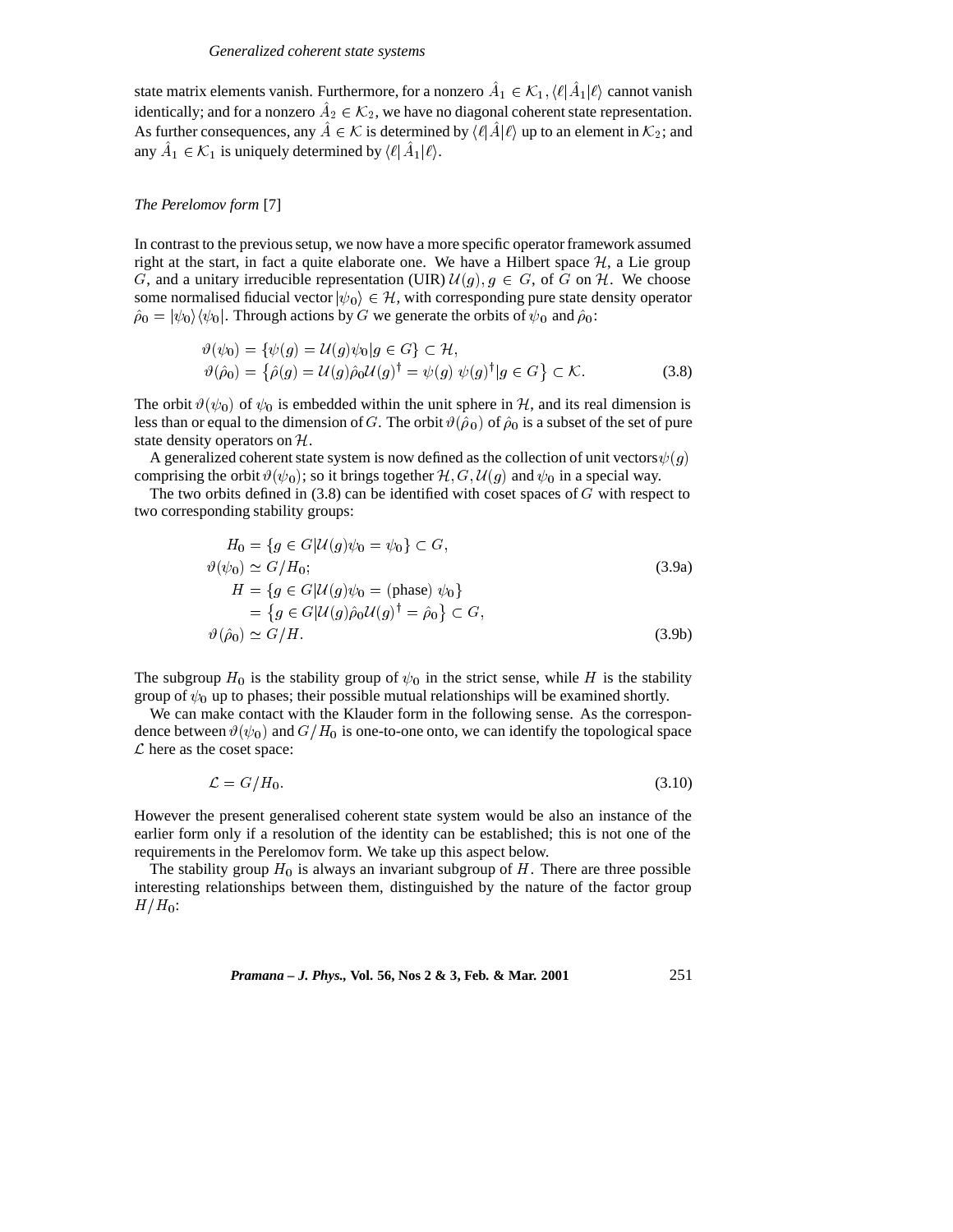(i) 
$$
H/H_0 =
$$
 trivial,  $H = H_0$ ,  $\vartheta(\psi_0) \simeq \vartheta(\hat{\rho}_0)$ ;

(ii) 
$$
H/H_0
$$
 = discrete nontrivial,

$$
\vartheta(\psi_0) = \text{discrete cover of } \vartheta(\hat{\rho}_0);
$$

(iii) 
$$
H/H_0 = U(1)
$$
,  
\n $\vartheta(\psi_0) \simeq$  principal  $U(1)$  fibre bundle over  $\vartheta(\hat{\rho}_0)$ . (3.11)

In case (i), the phase of  $\psi_0$  cannot be altered by action by any element of G; in case (ii), only a discrete set of phase changes can be made; while in case (iii) the phase of  $\psi_0$  can be altered by any amount upon action by  $\mathcal{U}(g)$  for suitable  $g \in G$ . With quite simple finite dimensional examples one can easily realise all three situations.

Now we consider the possibility of a resolution of the identity. We assume we have a (left and right) translation invariant volume element  $dg$  over  $G$ . Then as the representation  $U(g)$  is irreducible, Schur's lemma implies that

$$
\int_{G} dg |\psi(g)\rangle\langle\psi(g)| = \int_{G} dg \hat{\rho}(g)
$$
\n
$$
= c \cdot 1,
$$
\n(3.12)

where c is some constant. If c is finite, we recover in full detail a system of generalized coherent states in the Klauder form. On the other hand if  $c$  diverges, we have such a system in the Perelomov form, but not in the Klauder form. If  $H$  is finite dimensional, it is clear that c will be finite; then a Perelomov system is a particular case of a Klauder system. In the case of infinite dimensional H, the finiteness of c will follow if the representation  $\mathcal{U}(g)$ of G happens to be 'square integrable'.

The possible resolution of the identity can be expressed in terms of integrations over the coset spaces as well. Let  $q \in \vartheta(\psi_0)$  and  $r \in \vartheta(\hat{\rho}_0)$  denote general points in these coset spaces. Then we can choose (local) coset representatives  $\ell_0(q), \ell(r) \in G$  such that a general  $g \in G$  can be written as a product in two ways:

$$
g = \ell_0(q)h_0
$$
  
=  $\ell(r)h$ ,  

$$
h_0 \in H_0, \quad h \in H.
$$
 (3.13)

(Again locally,  $\ell_0(q)$  is the product of  $\ell(r)$  with a suitable trivial, discrete or continuous  $U(1)$  element on the right.) From the invariant volume element dg on G we get reduced volume elements  $dq$ ,  $dr$  on the coset spaces; and the Schur lemma reduces to

$$
\int_{G/H} dr \hat{\rho}(\ell(r)) = c \cdot 1. \tag{3.14}
$$

Even though in the Klauder sense we identify  $\mathcal L$  with  $G/H_0$ , for the resolution of the identity it is more economical to integrate over the (smaller) coset space  $G/H$ .

In summary, only if  $c < \infty$  does a general coherent state system in the Perelomov sense also constitute such a system in the Klauder sense. Thus one definition is not subsumed by the other in either direction.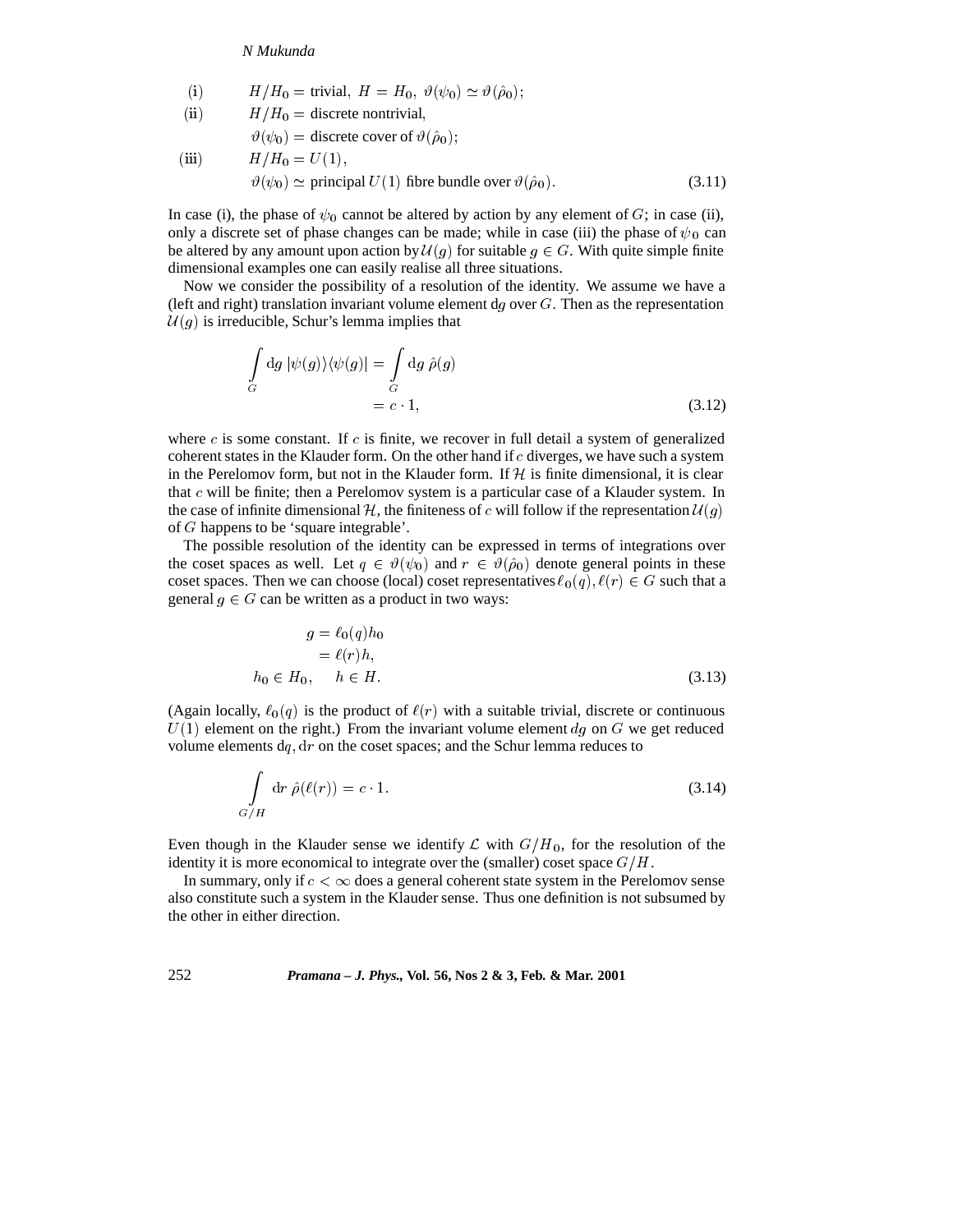### **4. Reinterpretation of standard coherent states and further examples**

We can easily recover the standard coherent states as instances of both the Klauder and the Perelomov systems. The relevant Hilbert space is  $\mathcal{H} = \ell^2 = L^2(\mathcal{R})$ . To make contact with the Klauder form we identify the topological space  $\mathcal L$  and the Klauder state  $|\ell\rangle$  as follows:

$$
\mathcal{L} = C, \quad \ell = z \in C,
$$
  

$$
|\ell\rangle = |z\rangle = D(z)|0\rangle.
$$
 (4.1)

The strong continuity condition and the resolution of the identity are both satisfied, and the reproducing kernel in this case is given in eq. (2.10).

To reach the Perelomov form we identify the Lie group  $G$  as the Heisenberg–Weyl group (H–W group) with  $\hat{q}$  and  $\hat{p}$  as generators. In the relevant UIR, the elements of this group are realised as phase factors times the displacement operator  $D(q, p)$  of eq. (2.4).

$$
\mathcal{U}(q, p, \alpha) = e^{i\alpha} D(q, p), \alpha \in [0, 2\pi), q, p \in \mathcal{R};
$$
  

$$
\mathcal{U}(q', p', \alpha')\mathcal{U}(q, p, \alpha) = \mathcal{U}\left(q' + q, p' + p, \alpha' + \alpha + \frac{1}{2}(p'q - q'p) \mod 2\pi\right).
$$
 (4.2)

The fiducial vector  $\psi_0$  for the Perelomov construction is  $\psi_0 = |0\rangle$ , the ground or vacuum state in the Fock basis. The two stability groups are

$$
H_0 = \{e\},
$$
  
\n
$$
H = U(1) = \{U(0, 0, \alpha) | \alpha \in [0, 2\pi)\}.
$$
\n(4.3)

The orbit of  $\psi_0$  is just the set of standard coherent states multiplied by phases:

$$
|z; \alpha\rangle = \mathcal{U}(q, p, \alpha)\psi_0 = e^{i\alpha}D(z)|0\rangle, \n\vartheta(\psi_0) = \{e^{i\alpha}|z\rangle \ |z \in C, \ \alpha \in [0, 2\pi)\}.
$$
\n(4.4)

We are dealing here with the Stone–von Neumann UIR of the H–W group and this is a square integrable UIR (as we will soon see via the useful Moyal identity), so we have consistency with the known resolution of the identity, eq. (2.13).

Having seen that the standard coherent states are an instance of both the Klauder and the Perelomov systems, we now briefly describe some other examples of generalized coherent state systems.

# (a) G <sup>=</sup>*H–W group, generic fiducial vector*

In the Hilbert space  $\mathcal{H} = L^2(\mathcal{R})$  we choose as fiducial vector  $\psi_0$  a general normalised vector, not necessarily the ground state  $|0\rangle$  of the Fock basis. Then the Perelomov system of GCS is

$$
\begin{aligned} |z,\alpha;\psi_0\rangle &= \mathcal{U}(q,p,\alpha)|\psi_0\rangle \\ &= \mathrm{e}^{i\alpha}D(z)|\psi_0\rangle = \mathrm{e}^{i\alpha}|z;\psi_0\rangle, \end{aligned} \tag{4.5}
$$

and this is a unit vector for all z, continuous in z as well. Quite generally, for any  $\psi_0$ one finds  $H_0 = \{e\}$ ,  $H = U(1)$  exactly as in eq. (4.3). The resolution of the identity

*Pramana – J. Phys.,* **Vol. 56, Nos 2 & 3, Feb. & Mar. 2001** 253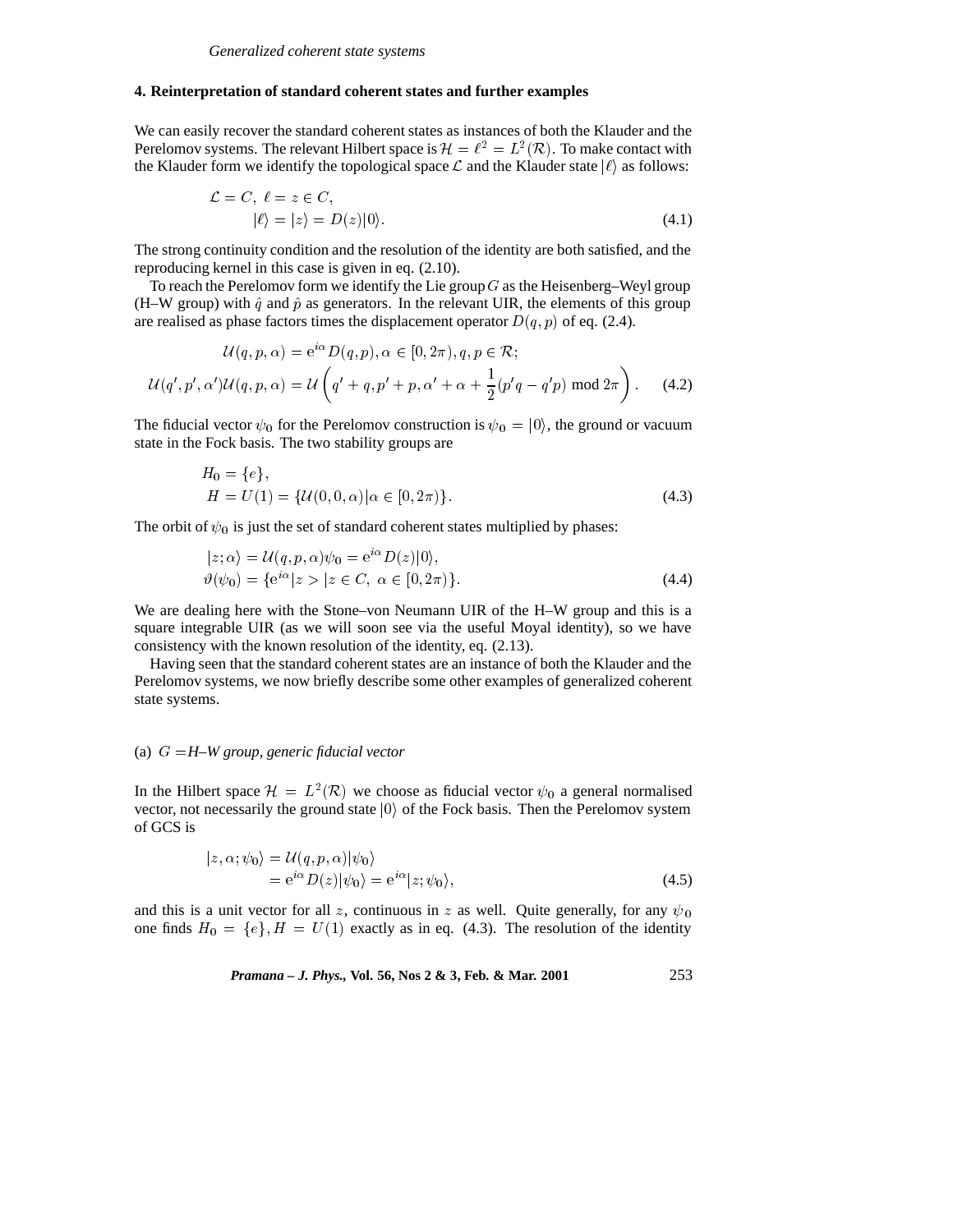also holds; thanks to the general Moyal formula valid for any four (normalisable) vectors  $|\varphi_1\rangle, |\varphi_2\rangle, |\varphi_3\rangle, |\varphi_4\rangle$  in H [8]:

$$
\int \frac{\mathrm{d}^2 z}{\pi} \langle \varphi_1 | D(z) | \varphi_2 \rangle \langle \varphi_4 | D(z)^\dagger | \varphi_3 \rangle = \langle \varphi_1 | \varphi_3 \rangle \langle \varphi_4 | \varphi_2 \rangle. \tag{4.6}
$$

This is in fact a characterisation of the Stone–von Neumann UIR of the H–W group. Setting  $|\varphi_2\rangle = |\varphi_4\rangle = |\psi_0\rangle$  here gives, for any  $|\varphi_1\rangle$  and  $|\varphi_3\rangle$ ,

$$
\int \frac{\mathrm{d}^2 z}{\pi} \langle \varphi_1 | D(z) | \psi_0 \rangle \langle \psi_0 | D(z)^\dagger | \varphi_3 \rangle = \langle \varphi_1 | \varphi_3 \rangle,
$$

$$
\int \frac{\mathrm{d}^2 z}{\pi} |z; \psi_0 \rangle \langle z; \psi_0 | = 1 \text{ on } \mathcal{H}.
$$
(4.7)

This system is therefore both a Klauder and a Perelomov system of GCS.

The reproducing kernel of the Klauder formulation is

$$
K(z'; z) = \langle z'; \psi_0 | z; \psi_0 \rangle
$$
  
=  $\langle \psi_0 | D(z')^{\dagger} D(z) | \psi_0 \rangle$   
=  $\langle \psi_0 | D(z - z') | \psi_0 \rangle e^i \operatorname{Im} z^{i*} z,$  (4.8)

so the expectation values of the displacement operators in the fiducial state play an important role. The following results are known to hold for any  $\psi_0$ : the family of states  $\{|z_1; \psi_0\rangle | z \in C\}$  is always overcomplete. There exist characteristic sets in C analogous to the case of ordinary or standard coherent states. And there is a very interesting result due to Klauder concerning the possibility of diagonal representations for general operators [3]:

$$
\mathcal{K}_2 = 0 \Leftrightarrow \text{every } A \text{ has a diagonal representation}
$$
  
\n
$$
\Leftrightarrow \langle \psi_0 | D(z) | \psi_0 \rangle \neq 0, \text{ all } z \in C
$$
  
\n
$$
\Leftrightarrow K(z'; z) \neq 0, \text{ all } z', z \in C.
$$
 (4.9)

The choice  $|\psi_0\rangle = |n\rangle, n = 1, 2, \dots$ , of the Fock basis has been studied long ago by Roy and Singh [9]. In this [10] case it is known that

$$
\langle n|D(z)|n\rangle = e^{-\frac{1}{2}|z|^2}L_n(|z|^2),\tag{4.10}
$$

where  $L_n(\cdot)$  is the Laguerre polynomial of order n. This polynomial has n simple zeros on the positive real axis, so in the complex plane the quantity  $\langle n|D(z)|n\rangle$  has n concentric rings of zeros. We conclude that the condition (4.9) is not obeyed for  $n \geq 1$ , hence  $\mathcal{K}_2 \neq 0$ and for a general operator  $\hat{A}$  we do not have a diagonal representation in these cases.

(b)  $G = SU(2)$ 

We consider the spin j UIR  $\mathcal{U}(\cdot)$  of SU(2), acting on a Hilbert space  $\mathcal{H}$  of dimension  $2j + 1$ , where  $j = 0, 1/2, 1, 3/2...$  (The UIR is faithful only when  $j = 1/2, 3/2,...$ ) The following facts regarding the stability groups  $H_0$ , H are generally known: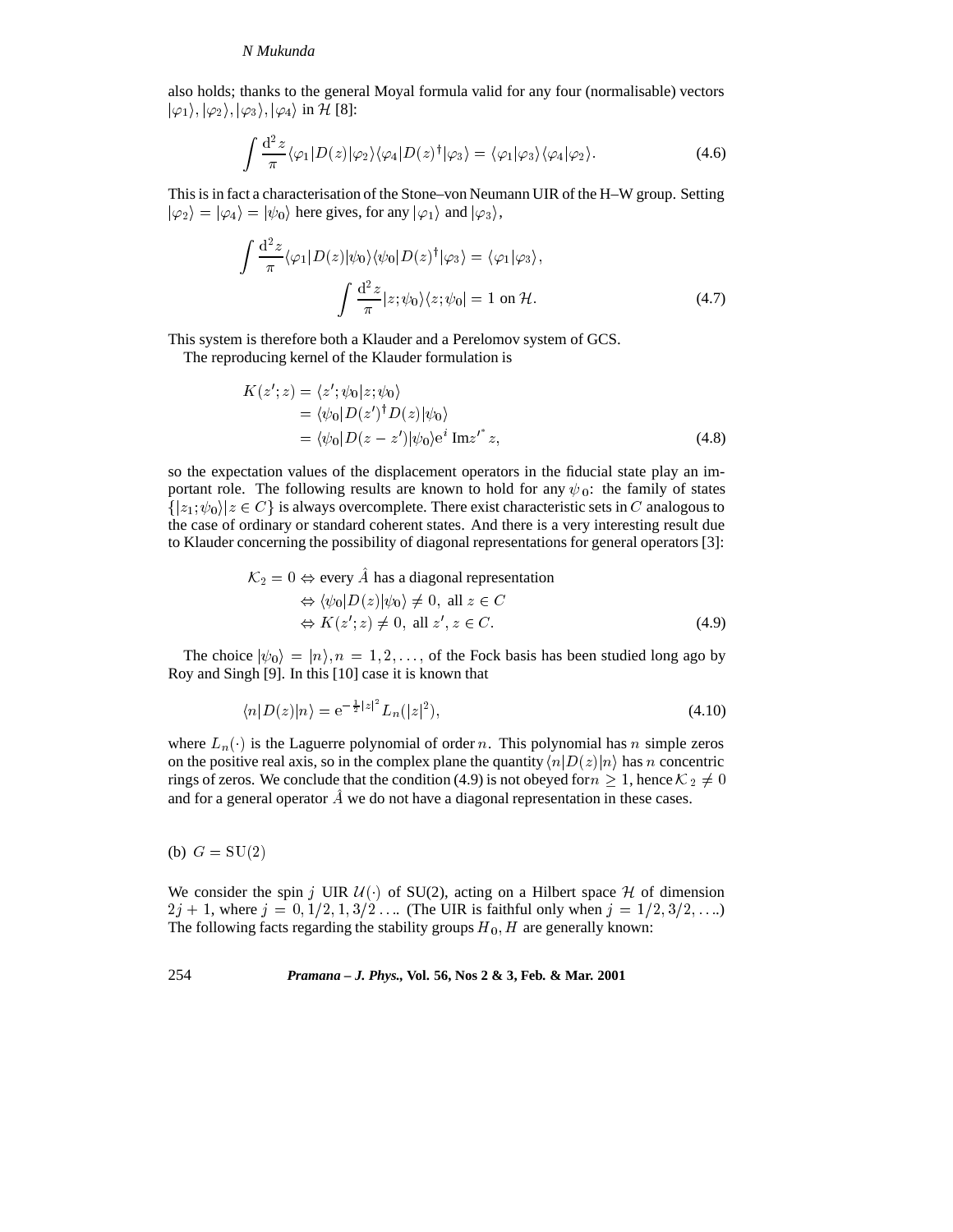(i) For  $j = 1/2$ , namely in the defining UIR of SU(2), for any choice of  $\psi_0$  we have:

$$
H_0 = \{e\}, H = U(1);
$$
  
\n
$$
\vartheta(\psi_0) = \text{SU}(2), \ \vartheta(\hat{\rho}_0) = S^2.
$$
\n(4.11)

(ii) For  $j \geq 1$ , if  $\psi_0$  is a generic vector with no special properties, both  $H_0$  and H are trivial or discrete.

(iii) For  $j \geq 1$ , if  $\psi_0 = |m\rangle$ ,  $m \neq 0$ , an eigenvector of the third component  $J_3$  of the SU(2) generators, (or any SU(2) transform of such an  $|m\rangle$ ), then H<sub>0</sub> is trivial or discrete while  $H = U(1)$ .

(iv) For  $j =$  integer  $\geq 1$ , if  $\psi_0 = |0\rangle$  (or any SU(2) transform of  $|0\rangle$ ), then  $H_0 = H =$  $U(1)$ .

Now make the specific choice  $\psi_0 = |j\rangle$ , the 'highest weight state' in the spin j UIR. The ensuing Perelomov family of GCS is the family of spin coherent states. Working directly and for simplicity on  $G/H = S^2$ , we identify the topological space  $\mathcal L$  of Klauder with  $S^2$ . Then the spin coherent states are, using spherical polar variables to parametrise  $S<sup>2</sup>$ :

$$
(\theta, \phi) \in S^2 : |\theta, \phi\rangle = e^{-i\phi J_3} e^{-i\theta J_2} |j\rangle
$$
  
=  $e^{-ij\phi} (\cos \theta/2)^{2j} e^{zJ_-} |j\rangle$ ,  
 $z = e^{i\phi} \tan \theta/2$ ,  
 $J_- = J_1 - i J_2.$  (4.12)

By expanding the exponential we find that  $|\theta, \phi\rangle$  is a simple linear combination of  $|m\rangle$  for  $m = j, j - 1, \ldots, -j$ . Both the reproducing kernel and the resolution of the identity are easy to handle.

$$
K(\theta', \phi'; \theta, \phi) = \langle \theta', \phi' | \theta, \phi \rangle
$$
  
=  $e^{ij(\phi' - \phi)} \left( \cos \theta' / 2 \cos \theta / 2 + e^{-i(\phi' - \phi)} \sin \theta' / 2 \sin \theta / 2 \right)^{2j}$ ; (4.13a)

$$
\int_{S^2} d\cos\theta d\phi |\theta, \phi\rangle\langle\theta, \phi| = \pi \cdot \frac{2^{2j}}{2j+1} \cdot 1.
$$
\n(4.13b)

So everything is in place and we have simultaneously a Klauder and a Perelomov system.

(c) 
$$
G = \overline{SU(1,1)}
$$

Here we deal with the universal covering group  $\overline{SU(1,1)}$  of the group  $SU(1,1)$ ; the former covers the latter infinitely many times, and both are three dimensional. The situations that arise here are much more intricate than with the two previous cases. We begin with a brief recapitulation of the structure of the Lie algebra of  $SU(1,1)$ , then proceed to the UIR's of interest.

We have three hermitian generators  $J_0$ ,  $K_1$  and  $K_2$  obeying

$$
[J_0, K_1] = iK_2, [J_0, K_2] = -iK_1, [K_1, K_2] = -iJ_0.
$$
\n(4.14)

The quadratic Casimir invariant is

*Pramana – J. Phys.,* **Vol. 56, Nos 2 & 3, Feb. & Mar. 2001** 255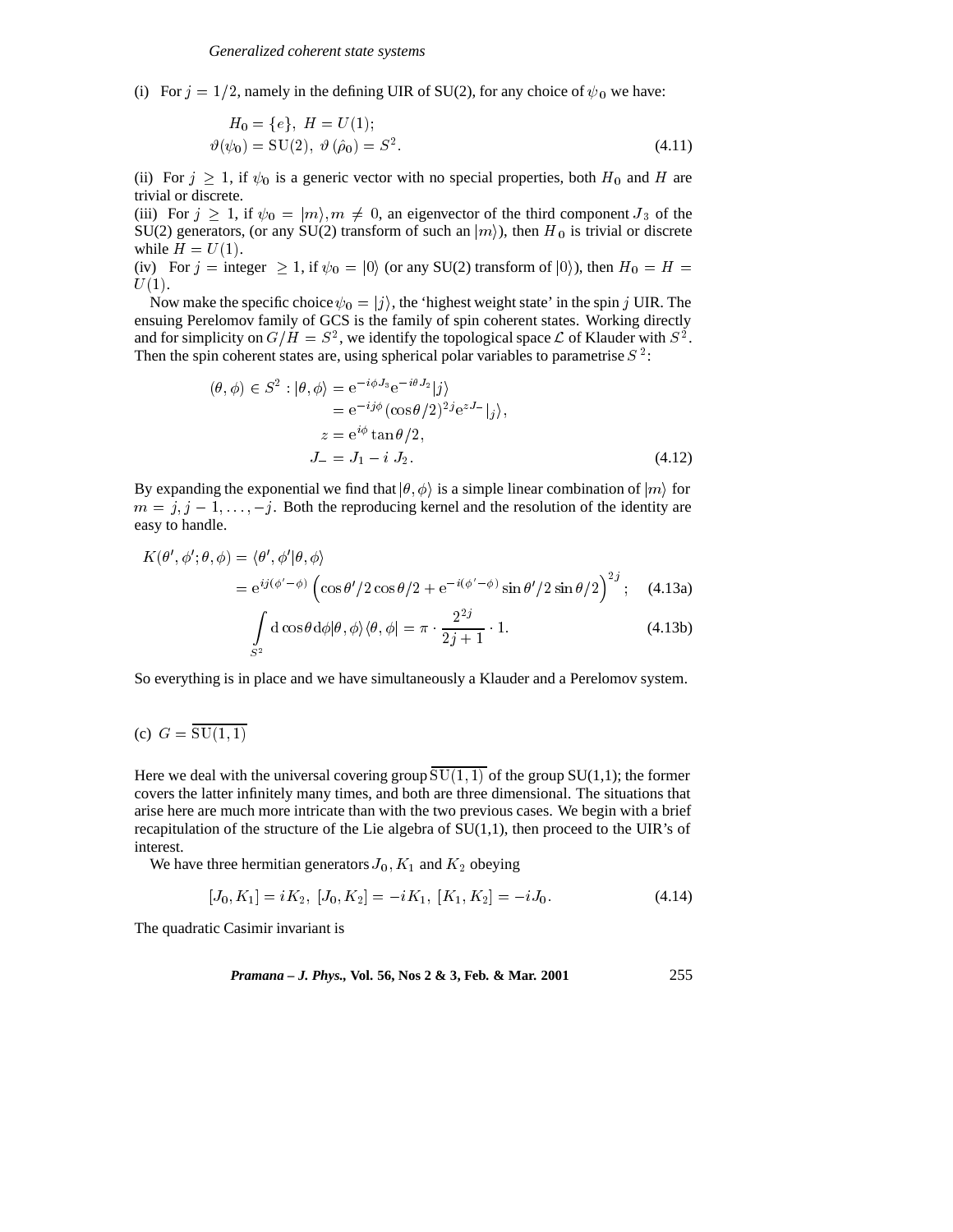$$
Q = K_1^2 + K_2^2 - J_0^2,\tag{4.15}
$$

and in a UIR we can work in a basis with  $Q$  a number and  $J_0$  diagonal.

The UIR's we look at are the so-called discrete positive and negative ones written as  $D_k^{(+)}$  and  $D_k^{(-)}$  respectively; here  $k > 0$  is a real parameter and  $Q = k(1-k)$ . In  $D_k^{(+)}$ ,  $J_0$  has the eigenvalues  $k+n$ ,  $n = 0, 1, 2, \ldots$ ; while in  $D_k^{(-)}$  they are  $-(k+n)$ ,  $n = 0, 1, 2, \ldots$ . In both cases there are no multiplicities. We can give a largely common treatment for  $D_k^{(+)}$ and  $D_k^{(-)}$ . A common Hilbert space  $\mathcal{H}_k$  suffices for both. A Fock-like basis for  $\mathcal{H}_k$  consists of vectors  $|k; n\rangle$ ,  $n = 0, 1, 2, \ldots$ , obeying

$$
\langle k; n'|k; n \rangle = \delta_{n'n}.\tag{4.16}
$$

Then in  $D_k^{(+)}$  we have the actions of the generators on these vectors given by

$$
J_0|k; n\rangle = (k+n)|k; n\rangle;
$$
  
\n
$$
(K_1 + iK_2)|k; n\rangle = \sqrt{(n+1)(n+2k)}|k; n+1\rangle;
$$
  
\n
$$
(K_1 - iK_2)|k; n\rangle = \sqrt{n(n-1+2k)}|k; n-1\rangle.
$$
\n(4.17)

Thus the lowering combination  $K = K_1 - iK_2$  annihilates  $|k; 0\rangle$ . For  $D_k^{(-)}$ , in the same  $\mathcal{H}_k$  and in the same basis  $|k; n\rangle$ , we just replace

$$
J_0 \to J'_0 = -J_0;
$$
  
\n
$$
K_+ = K_1 + iK_2 \to K'_+ = K'_1 + iK'_2 = K_- = K_1 - iK_2;
$$
  
\n
$$
K_- = K_1 - iK_2 \to K'_- = K'_1 - iK'_2 = K_+ = K_1 + iK_2.
$$
\n(4.18)

Then  $J'_0, K'_1, K'_2$  generate the UIR  $D_k^{(-)}$ . Clearly the spectrum of  $J'_0$  is  $-(k + n), n =$  $0, 1, \ldots$ , and now the raising combination  $K'_{+}$  annihilates  $|k; 0\rangle$ . Note that the value of Q does not distinguish  $D_k^{(+)}$  from  $D_k^{(-)}$ .

In this setting, two distinct types of GCS have been explored. One is to generalise the notion of annihilation operator eigenstates occurring in the standard coherent states, the other is in the spirit of the Perelomov method. The former is due to Barut and Girardello [11].

*Barut–Girardello construction in*  $D_k^{(\pm)}$ 

These GCS are defined in the case of  $D_k^{(+)}$  to be the normalized right eigenstates of the lowering operator  $K_{-}$ . The states themselves, the reproducing kernel and the resolution of the identity are all explicitly given:

$$
K_{-}|z\rangle = z|z\rangle, \ z \in C,
$$
  
\n
$$
|z\rangle = \left\{ \ _{0}F_{1}(2k;|z|^{2}) \right\}^{-1/2} \sum_{n=0}^{\infty} \sqrt{\Gamma(2k)/n!\Gamma(n+2k)} z^{n} |k;n\rangle;
$$
  
\n
$$
\left\langle z'|z\right\rangle = \ _{0}F_{1}\left(2k;{z'}^{*}z\right) / \sqrt{\ _{0}F_{1}(2k;|z'|^{2}) \ _{0}F_{1}(2k;|z|^{2})};
$$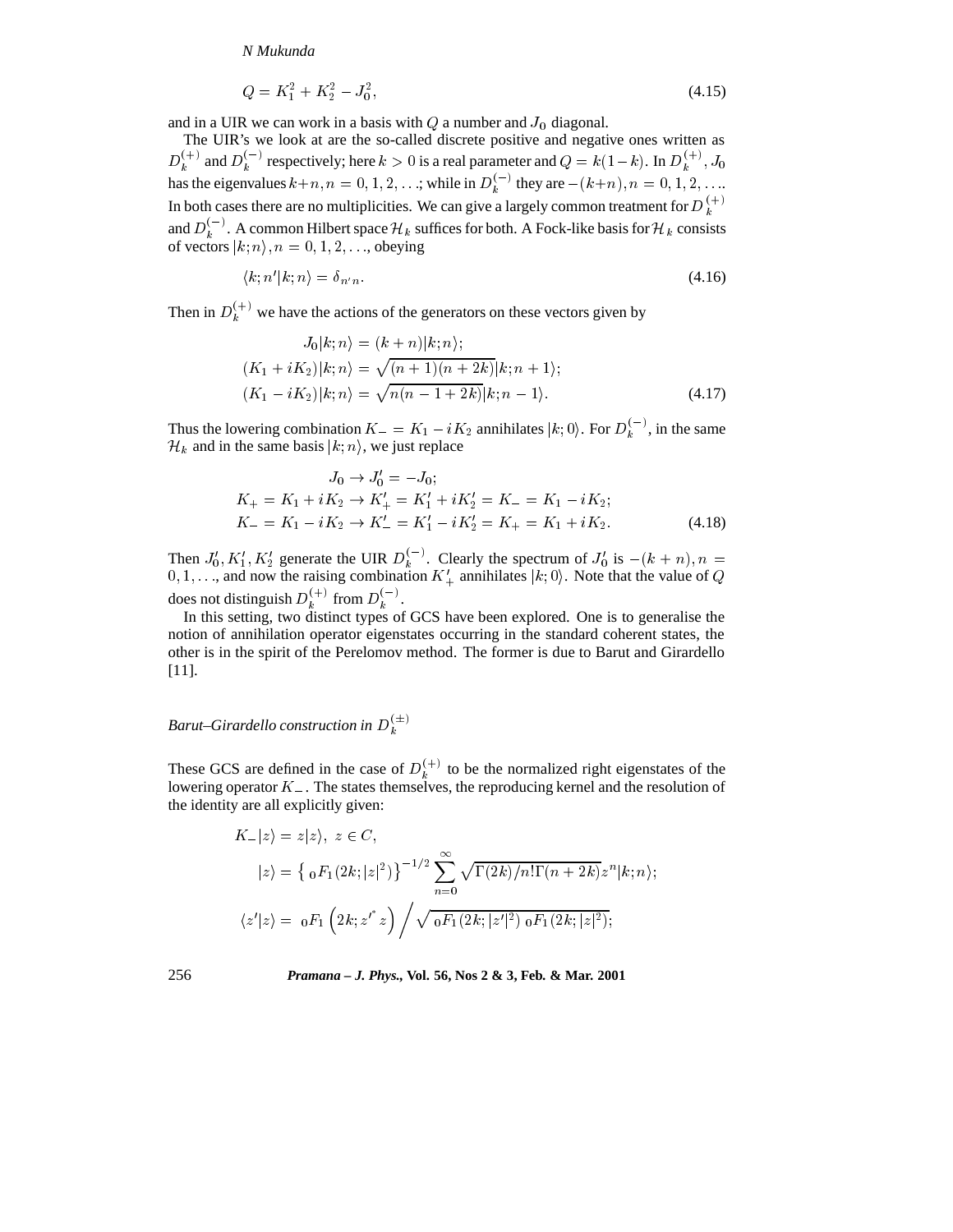*Generalized coherent state systems*

$$
\int_{C} \frac{d^2 z}{\pi} \sigma(|z|^2)|z\rangle\langle z| = 1 \text{ on } \mathcal{H}_k,
$$
\n
$$
\sigma(r) = \frac{2}{\Gamma(2k)} \, {}_0F_1(2k; r)r^{k-1/2} K_{\frac{1}{2}-k}(2\sqrt{r}), k > 0. \tag{4.19}
$$

For this GCS system, no group action or fiducial vector choice is involved, so we are not dealing with a Perelomov system. We have a system in the Klauder sense with  ${\mathcal L}$  identified with the complex plane C.

In the UIR  $D_k^{(-)}$ , as  $\mathcal{H}_k$  is the same and  $K = K'_+$ , the same states as given in eq. (4.19) are right eigenstates of the raising operator  $K'_{+}$ , there are no changes at all.

# *Perelomov type GCS in*  $D_k^{(\pm)}$

Now use of the SU(1, 1) action on  $\mathcal{H}_k$  becomes relevant, and some fiducial vector choice has to be made. In the case of  $D_k^{(+)}$  for any  $k > 0$ , we choose  $\psi_0$  to be  $|k; 0\rangle$ , the eigenstate of  $J_0$  with the minimum eigenvalue k. It is clear that in general  $H_0 = \{e\}$  and  $H_1 = U(1) \simeq \mathcal{R}$ , except that if k is rational,  $H_1$  reduces to  $U(1)$ . The GCS are generated<br>by action of  $\overline{SU(1,1)}$  elements on  $|k; 0\rangle$ . It is convenient to label them with a complex<br>mumber w within the writ di number w within the unit disc  $D$  in  $C$ . Their definitions and the reproducing kernel turn out to be:

$$
|\Psi^{(+)}(w)\rangle = e^{-i(\alpha_1 K_1 + \alpha_2 K_2)}|k;0\rangle
$$
  
\n
$$
= (1 - |w|^2)^k \sum_{n=0}^{\infty} \sqrt{\frac{\Gamma(n + 2k)}{n!\Gamma(2k)}} w^n |k; n\rangle,
$$
  
\n
$$
w = \frac{(\alpha_1 + i\alpha_2)}{|\alpha_1|} \tanh\left(\frac{1}{2}|\alpha_1|\right) \in \mathcal{D};
$$
  
\n
$$
K(w'; w) = \langle \Psi^{(+)}(w') | \Psi^{(+)}(w) \rangle
$$
  
\n
$$
= (1 - |w'|^2)^k (1 - |w|^2)^k (1 - w'^* w)^{-2k}.
$$
\n(4.20)

 $= (1 - |w|^{-})^{2} (1 - |w|^{-})^{3} (1 - w - w)$ <br>So for any  $k > 0$  we have here a well-defined Perelomov system. When we seek for a resolution of the identity, however, we see that is possible only for  $k > 1/2$  and not for  $0 < k \leq \frac{1}{2}$ :

$$
\int_{\mathcal{D}} d^2w \ \sigma(|w|^2) \qquad |\Psi^{(+)}(w)\rangle\langle\Psi^{(+)}(w)| = 1 \text{ on } \mathcal{H}_k,
$$
\n
$$
\sigma(r) = \frac{1}{\pi} \cdot \frac{2k - 1}{(1 - r)^2}, k > \frac{1}{2}.
$$
\n(4.21)

Thus these Perelomov type GCS are simultaneously Klauder type GCS only if  $k > 1/2$ ,

with the identification  $\mathcal{L} = \mathcal{D} \subset C$ .<br>In the case of  $D_k^{(-)}$  acting on the same  $\mathcal{H}_k$ , we have very similar results going with the choice  $\psi_k = |k \cdot 0 \rangle$  and with the replacement of  $w$  by  $w^*$ choice  $\psi_0 = |k; 0\rangle$ , and with the replacement of w by w<sup>\*</sup>.

*Pramana – J. Phys.*, Vol. 56, Nos 2 & 3, Feb. & Mar. 2001 
$$
257
$$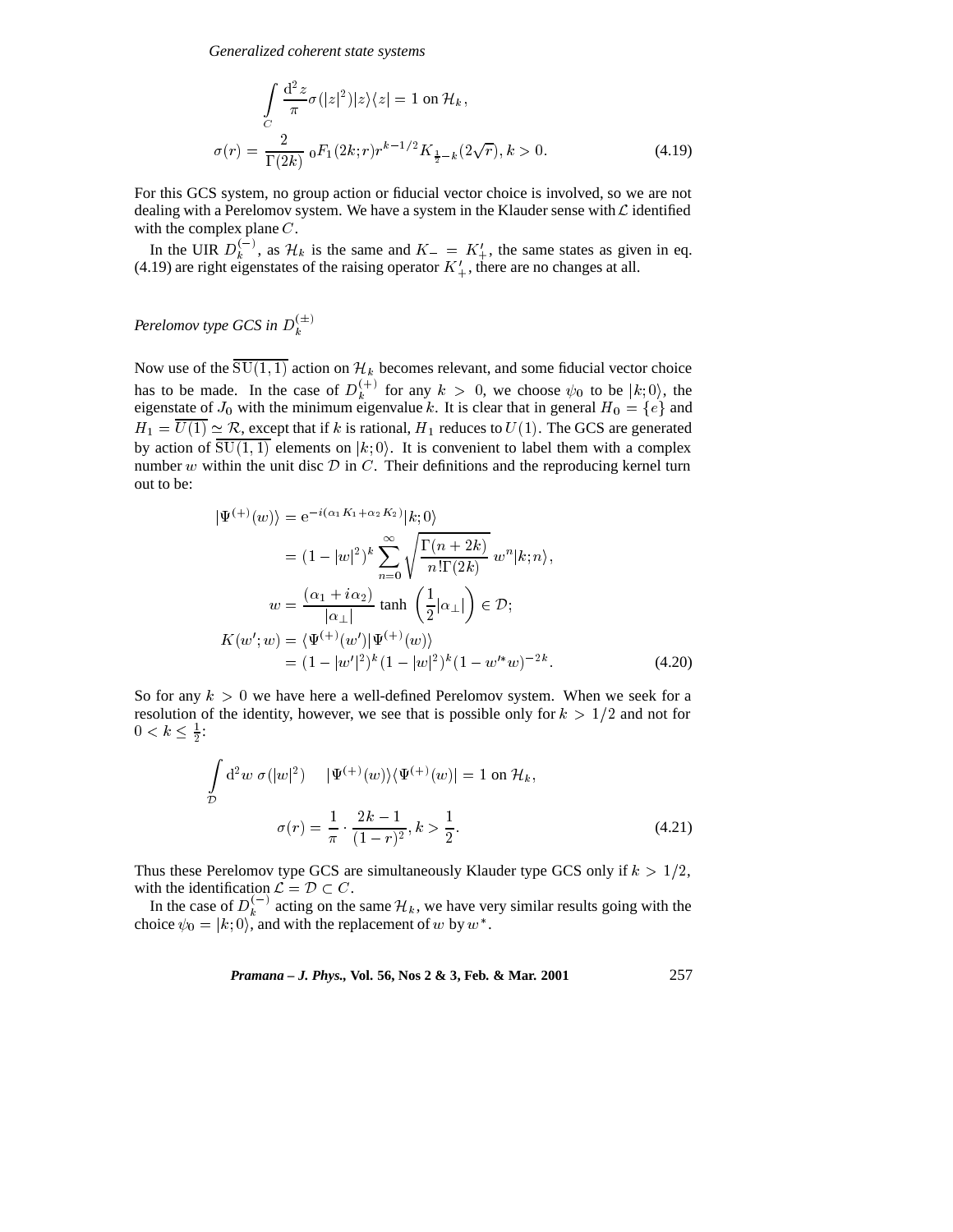# (d) *Metaplectic oscillator representation of*  $\overline{SU(1,1)}$

The results here are subsumed under what we have described above but merit brief separate mention. The unitary representation  $(UR)$  of  $\overline{SU(1,1)}$  we are concerned with here is a reducible one, being the direct sum of  $D_{1/4}^{(-)}$  and  $D_{3/4}^{(-)}$ . In terms of the annihilation and creation operators  $\hat{a}$ ,  $\hat{a}^+$  for a single degree of freedom, the generators are

$$
J_0 = -\frac{1}{2}\hat{a}^\dagger \hat{a} - \frac{1}{4}, \ K_1 = \frac{i}{4}\left(\hat{a}^{\dagger^2} - \hat{a}^2\right), \ K_2 = -\frac{1}{4}\left(\hat{a}^{\dagger^2} + \hat{a}^2\right). \tag{4.22}
$$

The Casimir operator has the numerical value  $Q = +3/16$ , so both  $k = \frac{1}{4}$  and  $k = \frac{3}{4}$  are involved. In terms of the Fock basis  $|n\rangle$  for the Hilbert space H, the basis vectors  $|1/4; n\rangle$ and  $|3/4; n\rangle$  supporting the UIR's  $D_{1/4}^{(-)}$ ,  $D_{3/4}^{(-)}$  respectively are identified thus:

$$
\mathcal{H} = \text{Sp}\{|n\rangle |n = 0, 1, 2, \dots, \}
$$
  
\n
$$
= \mathcal{H}^{(+)} \oplus \mathcal{H}^{(-)};
$$
  
\n
$$
\mathcal{H}^{(+)} = \text{Sp}\{|1/4; n\rangle |n = 0, 1, 2, \dots, \},
$$
  
\n
$$
|1/4; n\rangle = |2n\rangle;
$$
  
\n
$$
\mathcal{H}^{(-)} = \text{Sp}\{|3/4; n\rangle |n = 0, 1, 2, \dots, \},
$$
  
\n
$$
|3/4; n\rangle = |2n + 1\rangle.
$$
  
\n(4.23)

Within each of  $\mathcal{H}^{(+)}$  and  $\mathcal{H}^{(-)}$ , we have both the Barut–Girardello type of GCS, namely eigenstates of  $K_{+}$ ; and the Perelomov family of GCS based on the choice of fiducial vector  $\psi_0$  as  $|1/4; 0\rangle$  and  $|3/4; 0\rangle$  respectively. However, as seen earlier in eq. (4.21), the resolution of the identity is not available in the Perelomov system in  $\mathcal{H}^{(+)}$ . The treatments of GCS in the continuous series UIR's of  $SU(1, 1)$ , and in the UR's of  $SL(2, C)$ , may be found in the monograph of Perelomov [7].

The  $SU(1, 1)$  results assembled above can be displayed in a table:

|                                             | $D_k^{(+)}$ , $k > 0$                                                                              | $D_k^{(-)}$ , $k>0$                                                                        | Remarks                                                                       |
|---------------------------------------------|----------------------------------------------------------------------------------------------------|--------------------------------------------------------------------------------------------|-------------------------------------------------------------------------------|
| Barut-Girardello<br>states                  | $K_{-} z\rangle = z z\rangle$                                                                      | $K'_{+} z\rangle = z z\rangle$                                                             | Klauder system<br>for all $k > 0$ ; not a<br>Perelomov system                 |
| Perelomov states                            | $\psi_0= k;0\rangle, J_0=k$ :<br>$GCS= \Psi^{(+)}(w)\rangle,$<br>$w \in \mathcal{D}$               | $\psi_0 =  k; 0\rangle, J'_0 = -k;$<br>$GCS= \Psi^{(-)}(w)\rangle,$<br>$w \in \mathcal{D}$ | Resolution of identity,<br><i>i.e.</i> , Klauder system,<br>only if $k > 1/2$ |
| Metaplectic<br>oscillator<br>representation | $k = 1/4$ : $\psi_0 =  0\rangle_{\text{Fock}}$ ;<br>$k = 3/4$ : $\psi_0 =  1\rangle_{\text{Fock}}$ |                                                                                            | Perelomov system,<br>not Klauder system<br>Perelomov and<br>Klauder system    |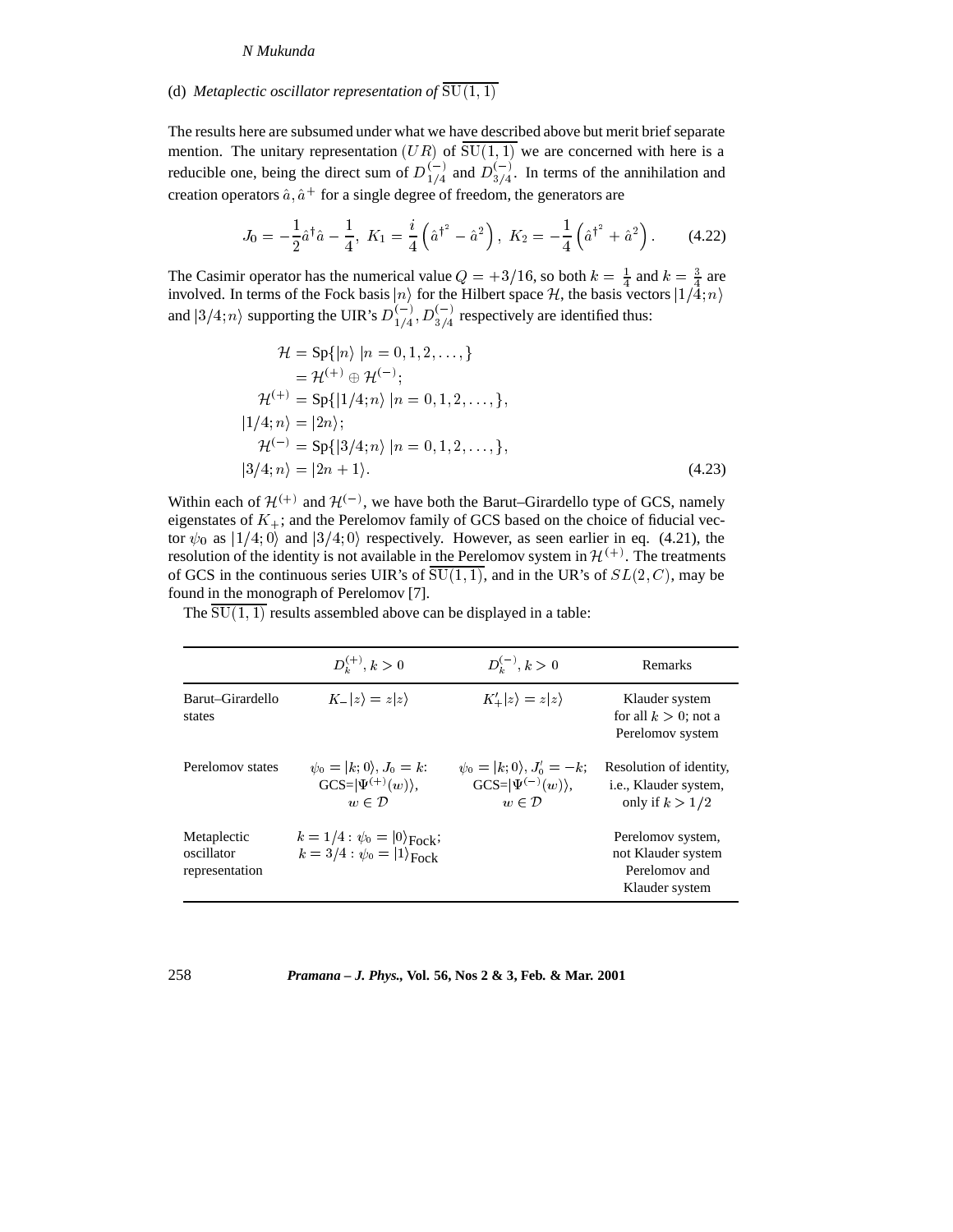### **5. A new approach to the diagonal representation problem [12]**

We now outline a new approach to finding necessary and sufficient conditions for the existence of a diagonal representation for all operators  $\hat{A} \in \mathcal{K}$ , i.e., for having  $\mathcal{K}_2 = 0$ . This istence of a diagonal representation for all operators  $\tilde{A} \in \mathcal{K}$ , i.e., for having  $\mathcal{K}_2 = 0$ . This will be within the Perelomov framework for GCS, and uses both Clebsch–Gordan theory and the theory of induced re and the theory of induced representations of groups.

For definiteness we assume that  $G$  is a compact Lie group, so that all its UIR's are finite dimensional. We will use the symbol  $J$ , which is in general actually a collection of several independent (discrete) labels, to denote the various UIR's of G. Thus we shall say that the UIR  $\mathcal{D}^{(J)}$  of G operates on the (finite dimensional) Hilbert space  $\mathcal{H}^{(J)}$ , and in a suitable basis the matrices of the UIR have elements  $\mathcal{D}_{M'M}^{(J)}(g)$ , with the 'magnetic' quantum numbers  $M'$  and  $M$  again each standing for several independent labels. Similarly, for the subgroup  $H \subset G$  which will arise later, we have the UIR  $D^{(j)}$  with matrix elements  $D_{m'm}^{(j)}(h)$  operating on the Hilbert space  $\Im^{(j)}$ . We will mainly work on the coset space  $G/H$ , denoting a general point of it by the symbol  $r \in G/H$ . For a choice of a (local) coset representative we use the notation  $\ell(r)$  as in eq. (3.13), so any  $g \in G$  is expressible as the product

$$
g = \ell(r)h, \quad g \in G, \quad r \in G/H, \quad h \in H. \tag{5.1}
$$

To start the Perelomov GCS construction we begin with the UIR  $\mathcal{D}^{(J_0)}$  of G on  $\mathcal{H}^{(J_0)}$ , and pick a fiducial vector  $\psi_0 \in H^{(J_0)}$  having H as its stability group up to phases. Then we have the GCS and their projections given by we have the GCS and their projections given by

$$
\psi(g) = \mathcal{D}^{(J_0)}(g)\psi_0,\n\hat{\rho}(g) = \psi(g)\psi(g)^{\dagger}\n= \mathcal{D}^{(J_0)}(g)\hat{\rho}_0 \mathcal{D}^{(J_0)}(g)^{-1}.
$$
\n(5.2)

These projections have the twin properties

$$
h \in H : \mathcal{D}^{(J_0)}(h)\hat{\rho}_0 \mathcal{D}^{(J_0)}(h)^{-1} = \hat{\rho}_0;
$$
  

$$
\mathcal{D}^{(J_0)}(g')\hat{\rho}(g)\mathcal{D}^{(J_0)}(g')^{-1} = \hat{\rho}(g'g);
$$
 (5.3)

which together imply, using the representation (5.1), that  $\hat{\rho}(g)$  is actually an operator valued function on the coset space  $G/H$ :

$$
\hat{\rho}(g) = \mathcal{D}^{(J_0)}(g)\hat{\rho}_0 \mathcal{D}^{(J_0)}(g)^{-1} \n= \mathcal{D}^{(J_0)}(\ell(r)h)\hat{\rho}_0 \mathcal{D}^{(J_0)}(\ell(r)h)^{-1} \n= \mathcal{D}^{(J_0)}(\ell(r))\hat{\rho}_0 \mathcal{D}^{(J_0)}(\ell(r))^{-1} \n= \hat{\rho}(\ell(r)), \ni.e., \hat{\rho}(g) = \hat{\rho}(\ell(r)) \equiv \hat{\rho}(r).
$$
\n(5.4)

Thus the 'independent parts' of  $\hat{\rho}(g)$  are just the  $\hat{\rho}(r)$  defined in the last line above. On these  $\hat{\rho}(r)$  the action of G by conjugation is expressed in terms of the action of G on  $G/H$ via point transformations:

*Pramana – J. Phys.,* **Vol. 56, Nos 2 & 3, Feb. & Mar. 2001** 259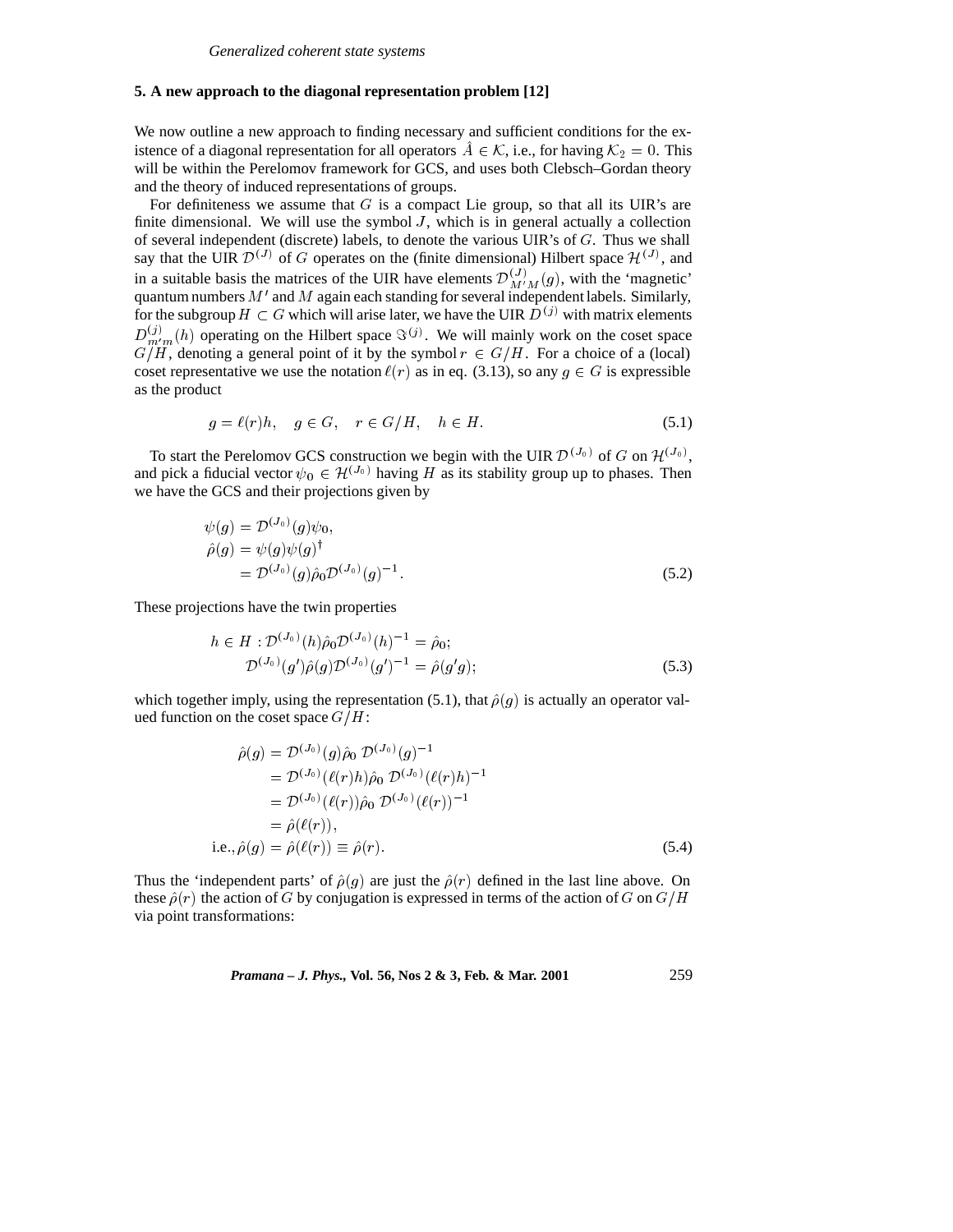$$
\mathcal{D}^{(J_0)}(g) \hat{\rho}(r) \mathcal{D}^{(J_0)}(g)^{-1} = \hat{\rho}(gr). \tag{5.5}
$$

We now pose the two questions:

(i) Which operators A on  $\mathcal{H}^{(J_0)}$  arise by considering integrals of the form

$$
\hat{A} = \int_{G/H} dr \ a(r) \ \hat{\rho}(r) \tag{5.6}
$$

for all possible (locally integrable) choices of complex weight functions  $a(r)$ ?

(ii) What are the necessary and sufficient conditions for  $K_2 = 0$ , ie., for all operators A to have the diagonal representation (5.6)? We will answer these questions below; first we set up some preliminaries.

Even before the fiducial vector  $\psi_0$  is chosen and the GCS  $\psi(g)$  along with their projections  $\hat{\rho}(g)$  are constructed, we know from Clebsch–Gordan (CG) theory how to construct an orthonormal basis of unit tensors for  $\mathcal{K}^{(J_0)}$ , the Hilbert space of operators on  $\mathcal{H}^{(J_0)}$ . Let

the reduction of the direct product 
$$
\mathcal{D}^{(J_0)} \times \mathcal{D}^{(J_0)^*}
$$
 read as follows:  
\n
$$
\mathcal{D}^{(J_0)} \times \mathcal{D}^{(J_0)^*} = \sum_j \oplus n_J \mathcal{D}^{(J)},
$$
\n
$$
n_J = 0, 1, 2, ..., \qquad (5.7)
$$

where  $n<sub>J</sub>$  is the multiplicity of occurrence of the Jth UIR in the reduction. For each such J, we have a set of unit tensor operators  $\mathcal{U}_{M}^{J\Lambda}$  carrying a multiplicity label  $\Lambda$  taking values  $\Lambda = 1, 2, \ldots, n_J$ . Each  $\mathcal{U}_{M}^{J\Lambda}$  is an operator on  $\mathcal{H}^{(J_0)}$ , therefore an element of  $\mathcal{K}^{(J_0)}$ ; and the collection obeys

$$
\mathcal{D}^{(J_0)}(g) \mathcal{U}_M^{J\Lambda} \mathcal{D}^{(J_0)}(g)^{-1} = \sum_{M'} \mathcal{D}^{(J)}_{M'M}(g) \mathcal{U}_{M'}^{J\Lambda};
$$
\n(5.8a)

$$
\operatorname{Tr}\left(\mathcal{U}_{M'}^{J'A'}\ \mathcal{U}_{M}^{J\Lambda}\right) \equiv \left(\mathcal{U}_{M'}^{J'\Lambda'},\ \mathcal{U}_{M}^{J\Lambda}\right) \n= \delta_{\wedge'\wedge}\ \delta_{J'J}\ \delta_{M'M}.
$$
\n(5.8b)

Naturally for a particular J if  $n_J > 1$ , we have considerable freedom in the choice of  $\mathcal{U}_{M}^{J\Lambda}$ as unitary linear combinations over  $\Lambda$  can always be made. Finally, any  $A \in \mathcal{K}^{(J_0)}$  has a unique expansion unique expansion

$$
\hat{A} = \sum_{\Lambda JM} a_{\Lambda JM} \, \mathcal{U}_M^{J\Lambda},
$$

$$
\|\hat{A}\|^2 = \text{Tr}(\hat{A}^\dagger \hat{A}) = \sum_{\Lambda JM} |a_{\Lambda JM}|^2.
$$
 (5.9)

All this information is therefore in our hands as soon as the UIR  $\mathcal{D}^{(J_0)}$  is chosen, prior to choice of  $\psi_0$  etc. Now we wish to know whether any  $\ddot{A}$  can also be expanded as an integral over  $\hat{\rho}(r)$  as in eq. (5.6). For this we must clearly determine: given the projections  $\hat{\rho}(r)$  transforming under G according to eq. (5.5), which of the unit tensors  $\mathcal{U}_{M}^{J\Lambda}$  with what multiplicities can be extracted from  $\hat{\rho}(r)$ ? This question can be answered by carrying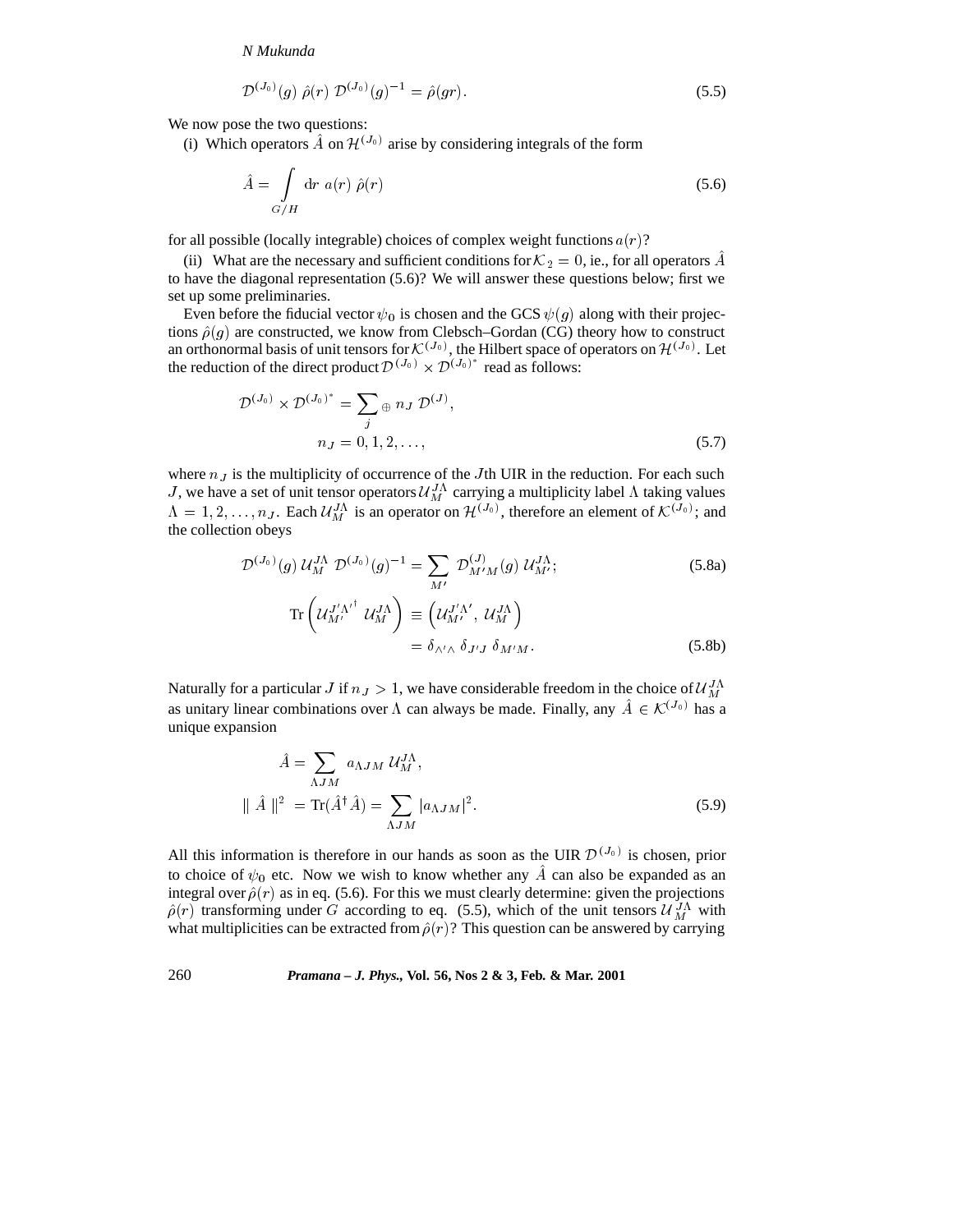<sup>Z</sup>

out harmonic analysis of  $\hat{\rho}(r)$ , based on the theory of induced representations [13]. We therefore briefly sketch the latter at this point.

Starting from any UIR  $D^{(j)}$  of H on the space  $\Im^{(j)}$ , by the inducing construction we obtain a specific UR  $\mathcal{U}(g)$  of G on a specially constructed Hilbert space  $\mathcal{H}$  (for simplicity we avoid attaching any labels to this H). Elements – 'vectors' – in H are functions  $\psi$  on  $G$ with values in  $\mathfrak{F}^{(j)}$  and obeying a covariance condition in which the UIR D  $^{(j)}$  of H plays a role

$$
g \in G : \psi(g) \in \mathfrak{S}^{(j)}; h \in H : \psi(gh) = D^{(j)}(h)^{\dagger} \psi(g).
$$
 (5.10)

Thus for such  $\psi$  only the 'values' of  $\psi(\ell(r))$  need be independently given, for then  $\psi(g)$ for any g is known. The inner product in  $H$  is then defined to be

$$
\|\psi\|_{\mathcal{H}}^2 = \int\limits_G \mathrm{d}g(\psi(g), \psi(g))_{\Im^{(j)}}
$$
  
= 
$$
\int\limits_{G/H} \mathrm{d}r(\psi(\ell(r)), \psi(\ell(r)))_{\Im^{(j)}}.
$$
 (5.11)

The UR  $\mathcal{U}(g')$  of G induced from the UIR  $D^{(j)}$  of H now acts in this manner on any  $\psi \in \mathcal{H}$ :

$$
\left(\mathcal{U}(g')\psi\right)(g) = \psi\left(g'^{-1}g\right). \tag{5.12}
$$

The point to notice is that the covariance condition (5.10) on  $\psi$  and G action on  $\psi$  do not come in each other's way as one acts on the right and the other on the left of the argument g of  $\psi$ . In other words, the operators  $\mathcal{U}(g)$  are well defined on  $\mathcal{H}$ , since they preserve the covariance condition; and they are of course also unitary with respect to the inner product  $(5.11)$  on H. This induced UR of G is in general reducible and the question arises as to its UIR contents and multiplicities: which UIR's  $\mathcal{D}^{(J)}$  of G occur and how often? The answer to this is contained in the beautiful Frobenius–Mackey reciprocity theorem [13].

The UR  $\mathcal{U}(g)$  of G, induced from the UIR  $D^{(j)}$  of the subgroup  $H \subset G$ , contains the UIR  $\mathcal{D}^{(J)}$  of G as often as  $\mathcal{D}^{(J)}$  contains the UIR  $D^{(j)}$  of H upon restriction to H.

To apply this to the problem of finding out the irreducible tensor operator contents of  $\hat{\rho}(r)$ , in view of the first of eq. (5.3), we need to look at the induced UR  $\mathcal{U}(g)$  of G coming from the trivial UIR  $(j = 0)$  of H. This UR of G is defined on the space  $L^2(G/H)$  of square integrable complex valued c-number functions (not vectors!) of  $r \in G/H$ :

and the state of the state of the state of the state of the state of the state of the state of the state of the

$$
L^{2}(G/H) = \left\{ f(r) \in C \mid ||f||^{2} = \int \limits_{G/H} dr |f(r)|^{2} \right\}.
$$
 (5.13)

**99 For the Contract of Contract Contract Contract Contract Contract Contract Contract Contract Contract Contract Contract Contract Contract Contract Contract Contract Contract Contract Contract Contract Contract Contract** 

To match the law of G action on  $\hat{\rho}(r)$  given in eq. (5.5), we make G act on such functions  $f(r)$  by

$$
\left(\mathcal{U}(g)f\right)(r) = f\left(g^{-1}r\right). \tag{5.14}
$$

*Pramana – J. Phys.,* **Vol. 56, Nos 2 & 3, Feb. & Mar. 2001** 261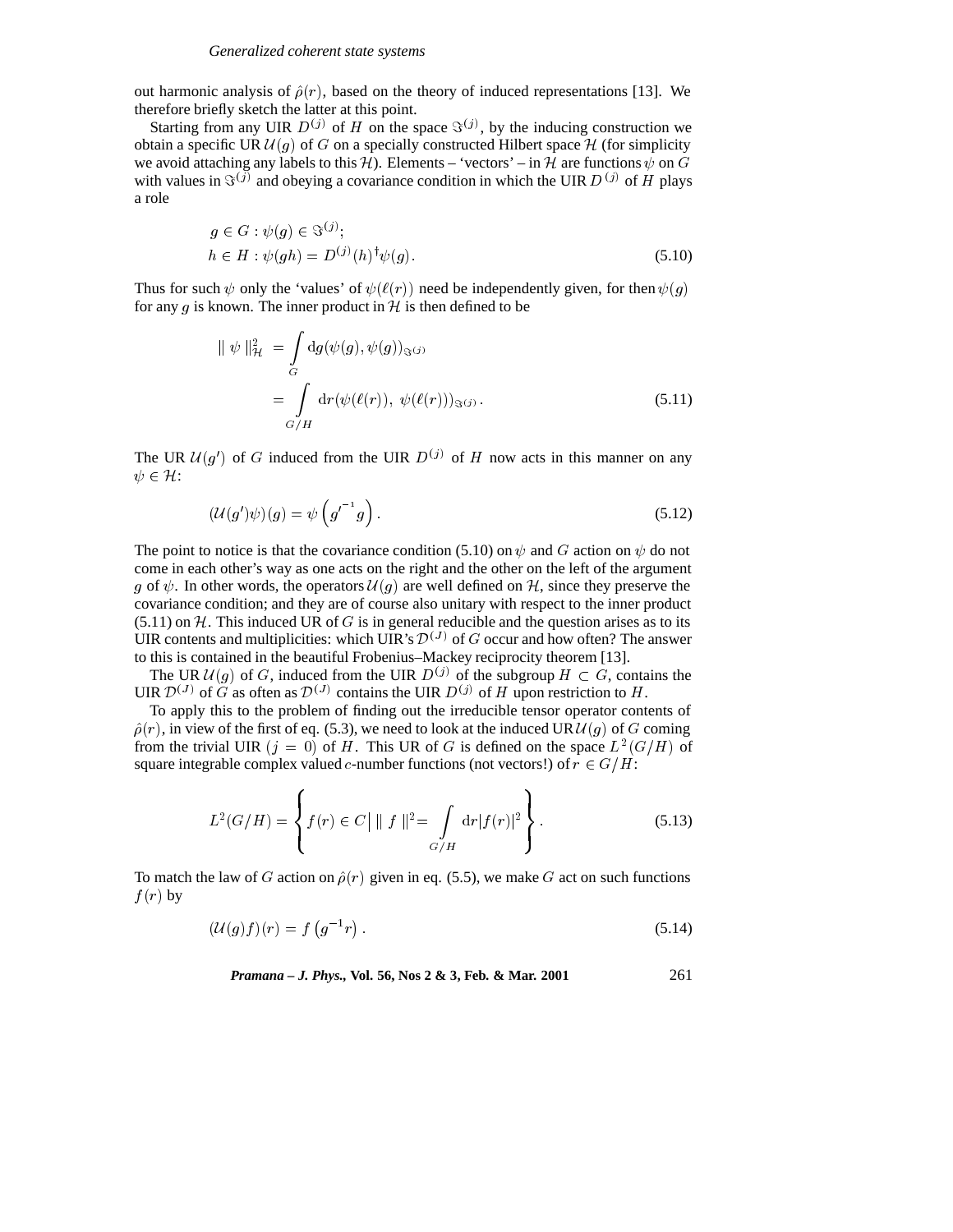Now this UR of G on  $L^2(G/H)$  contains the UIR  $\mathcal{D}^{(J)}$  of G as often as  $\mathcal{D}^{(J)}$  contains scalars with respect to H. Let this multiplicity label be written as  $\lambda$ , to be carefully distinguished from  $\Lambda$  appearing in eq. (5.8): they have quite different origins!

A complete set of 'spherical harmonics' on  $G/H$  can therefore be written as  $Y_M^{\Lambda\lambda}(r)$ :  $\lambda$  labels the many occurrences of the same UIR J of G among functions on  $G/H$ . They obey the transformation law

$$
Y_M^{J\lambda}(g^{-1}r) = \sum_{M'} \mathcal{D}_{MM'}^{(J)}(g) Y_{M'}^{J\lambda}(r). \tag{5.15}
$$

They form an orthonormal set of functions in  $L^2(G/H)$ :

$$
\int_{G/H} \mathrm{d}r \ Y_{M'}^{J'\lambda'}(r)^* \ Y_M^{J\lambda}(r) = \delta_{J'J} \ \delta_{\lambda'\lambda} \ \delta_{M'M}.\tag{5.16}
$$

And their completeness means that for any  $f(r) \in L^2(G/H)$  we have

$$
f(r) = \sum_{J\lambda M} f_{J\lambda M} Y_M^{J\lambda}(r),
$$
  
 
$$
\| f \|^2 = \sum_{J\lambda M} |f_{J\lambda M}|^2.
$$
 (5.17)

We are now in a position to perform the harmonic analysis of the operators  $\hat{\rho}(r)$  and project out their irreducible tensor contents:

$$
\hat{\rho}(r) = \sum_{J\lambda M} \hat{\rho}_M^{J\lambda} Y_M^{J\lambda}(r),
$$
  
\n
$$
\hat{\rho}_M^{J\lambda} = \int_{G/H} dr Y_M^{J\lambda}(r)^* \hat{\rho}(r).
$$
\n(5.18)

And by combining eqs (5.5), (5.15) and (5.18) we see that these  $\hat{\rho}^J{}_M{}^{\lambda}$  are indeed tensor operators of the indicated type:

$$
\mathcal{D}^{(J_0)}(g) \hat{\rho}_M^{J\lambda} \mathcal{D}^{(J_0)}(g)^{-1} = \sum_{M'} \mathcal{D}_{M'M}^{(J)}(g) \hat{\rho}_{M'}^{J\lambda}.
$$
 (5.19)

We infer that any operator A expressible as an integral over  $\hat{\rho}(r)$ , namely any  $A \in \mathcal{K}_1$ , is<br>some linear combination of  $\hat{\rho}_M^{J\lambda}$ . The question is whether this is true for all  $\hat{A} \in \mathcal{K}$ , that is,<br>whether whether  $\mathcal{K}_2 = 0$ .

It is in any case clear that as on the one hand, the unit tensors  $\mathcal{U}_M^{J\Lambda}$  do form a complete set of operators on  $\mathcal{H}^{(J_0)}$ , and on the other hand the 'components'  $\hat{\rho}_M^{J\lambda}$  projected out from  $\hat{\rho}(r)$  are tensor operators of the indicated type, there must necessarily be linear relations having the following general structure [12]:

$$
\hat{\rho}_M^{J\lambda} = \sum_{\Lambda} \pi(J)^\lambda \wedge \mathcal{U}_M^{J\Lambda}.
$$
\n(5.20)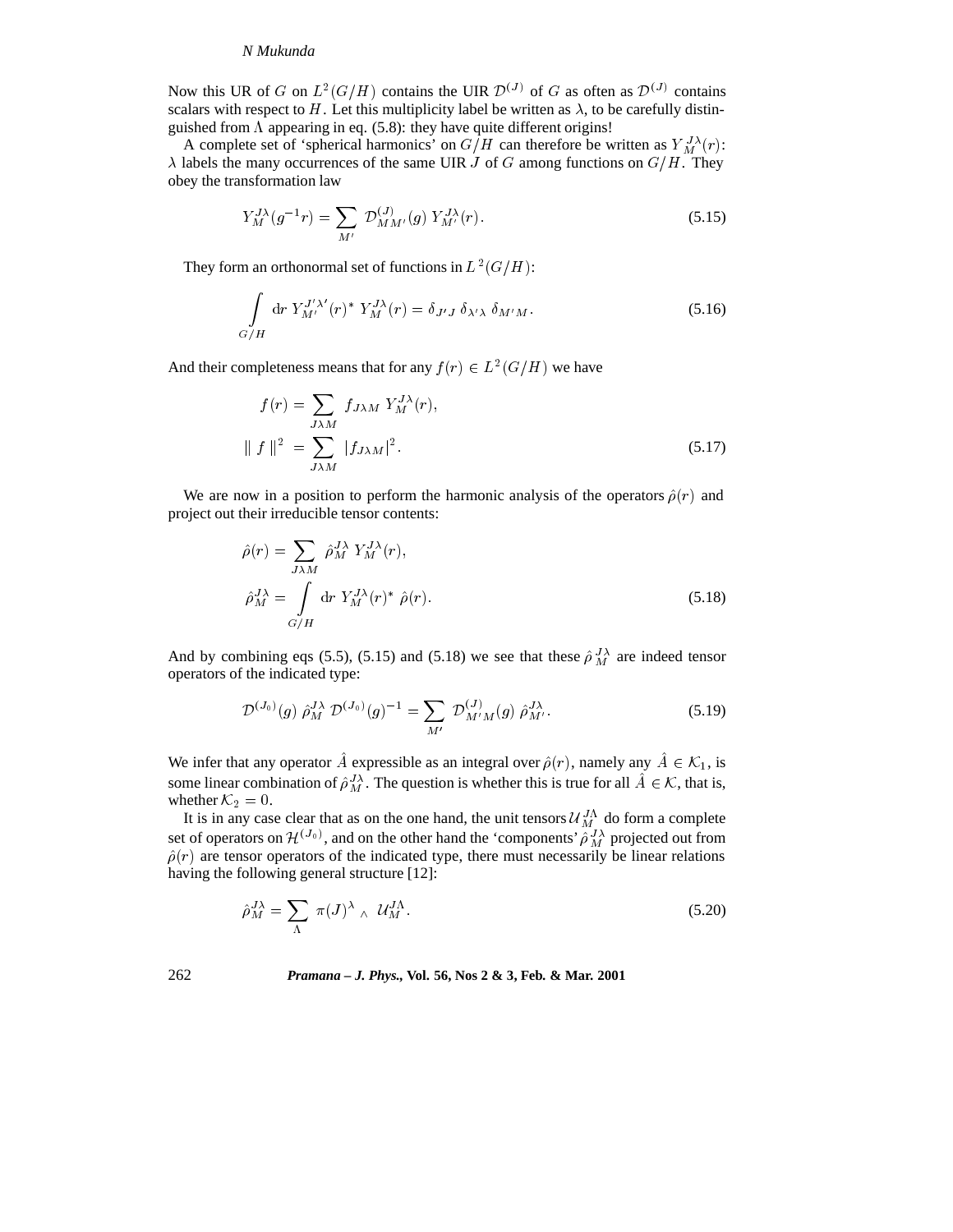#### *Generalized coherent state systems*

Here for each J,  $\pi(J)$  is a rectangular matrix made up of certain specific Clebsch–Gordan coefficients. The row label  $\lambda$  has as many values as the multiplicity of occurrence of the UIR  $\mathcal{D}^{(J)}$  of G in the induced UR of G given earlier, and this is the same as the multiplicity of occurrence of H-scalar states within this UIR  $\mathcal{D}^{(J)}$ . On the other hand the column label  $\Lambda$  has as many values as the multiplicity of occurrence of the UIR  $\mathcal{D}^{(J)}$ in the Clebsch–Gordan decomposition of the direct product  $\mathcal{D}^{(J_0)} \times \mathcal{D}^{(J_0)^*}$ . To orient in the Clebsch–Gordan decomposition of the direct product  $\mathcal{D}^{(J_0)} \times \mathcal{D}^{(J_0)}$ . To orient<br>oneself the following remark may be helpful: for compact G and finite dimensional  $\mathcal{D}^{(J)}$ ,<br>the number of operators  $\math$ the number of operators  $\mathcal{U}_{M}^{J\Lambda}$  is necessarily finite, while (in any nontrivial situation) the number of independent spherical functions  $Y_M^{J\lambda}(r)$  is always infinite. As a result all but a finite number of the operators  $\hat{\rho}^{\,J\lambda}_{\,M}$  must actually vanish.

We can now see that the necessary and sufficient conditions for the existence of the diagonal representation for all operators  $A \in \mathcal{K}$  are as follows:<br>(i) For each UIR *J* of *G* the number of values of the

- (i) For each UIR  $J$  of  $G$ , the number of values of the multiplicity label  $\lambda$  must be greater than or equal to the number of values of the label  $\Lambda$ .
- (ii) The rectangular matrix  $\pi(J)$  must have maximal rank ie., its rank must be equal to the number of values of  $\Lambda$ . (5.21)

If these two conditions are fulfilled, then (and only then) the unit tensors  $\mathcal{U}_M^{J\Lambda}$  can be recovered from the set  $\hat{\rho}_M^{\jmath\lambda}$ , i.e. eq. (5.20) can be inverted, and we obtain a diagonal representation for every operator  $\tilde{A}$ . But especially in the finite dimensional case, as is obvious, this representation is highly nonunique.

We mention here a few examples to illustrate this result, omitting details:

### *Examples*

(i)  $G = SU(2), \mathcal{D}^{(J_0)} = \text{spin } J_0 \text{ UIR for } J_0 \geq 1$ :

If  $\psi_0$  is a generic vector in the representation space  $\mathcal{H}^{(J_0)}$ , both  $H_0$  and H are trivial; a detailed examination shows that conditions (5.21) are obeyed and the diagonal representation exists.

(ii)  $G = SU(2), \mathcal{D}^{(J_0)} = \text{spin } J_0$  UIR for integral  $J_0 \geq 1$ :

If  $\psi_0$  is an eigenvector of the generator  $J_3$  of  $SO(2)$  rotations with eigenvalue zero, i.e.  $\psi_0 = |J_0, 0\rangle$  (or any SU(2) transform thereof) then conditions (5.21) are not obeyed, so we do not have the diagonal representation for general operators  $\hat{A}$ . Here both  $H_0$  and  $H$ are  $U(1)$ .

(iii)  $G = SU(2), \mathcal{D}^{(J_0)} = \text{spin } J_0 \text{ UIR for } J_0 \geq 1/2$ :

If  $\overline{\psi_0} = |J_0, M_0\rangle$  for some  $M_0 \neq 0$ , conditions (5.21) are obeyed, and the diagonal representation exists. Here  $H_0$  is trivial while H is  $U(1)$ .

(iv)  $G = SU(3), \mathcal{D}^{(J_0)} = 8$ -dimensional octet or adjoint UIR:

If we choose  $\psi_0$  to be the  $\Sigma^0$  state in the language of particle physics, invariant under the diagonal  $U(1) \times U(1)$  subgroup of SU(3), then  $H_0 = H = U(1) \times U(1)$ . Conditions (5.21) fail and we do not get the diagonal representation.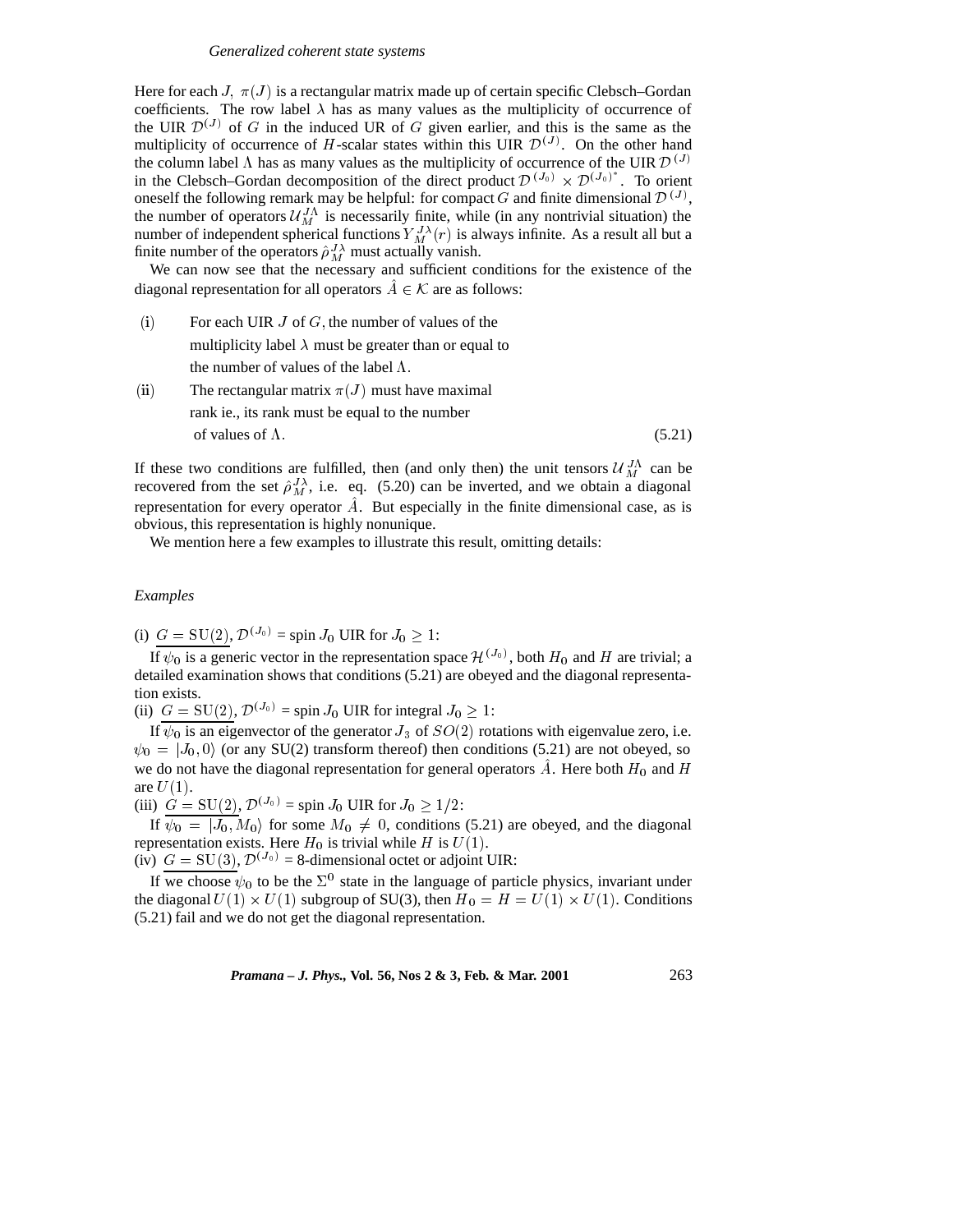(v)  $G = SU(3), \mathcal{D}^{(J_0)} = 8$ -dimensional octet or adjoint UIR:

If we choose  $\psi_0$  to be the  $\Lambda$  state in the language of particle physics, invariant under the  $U(2)$  subgroup of SU(3), then  $H_0 = H = U(2)$ ; once again conditions (5.21) fail and we do not get the diagonal representation.

(vi)  $G = H - W$  group:

For any choice of  $\psi_0 \in \mathcal{H}$ , direct analysis along the lines of the present work shows that<br>  $K_2 = 0 \Leftrightarrow \langle \psi_0 | D(z) | \psi_0 \rangle \neq 0$  for all  $z \in C$  (5.22)

$$
\mathcal{K}_2 = 0 \Leftrightarrow \langle \psi_0 | D(z) | \psi_0 \rangle \neq 0 \text{ for all } z \in C. \tag{5.22}
$$

 $K_2 = 0 \Leftrightarrow \langle \psi_0 | D(z) | \psi_0 \rangle \neq 0$  for all  $z \in C$ . (5.22)<br>This is just the Klauder criterion (4.9) recovered now via Clebsch–Gordan theory and the reciprocity theorem for induced representations. Assuming (5.22) is obeyed, we find that we can pass from the Weyl representation of an operator  $\hat{A}$  to its diagonal representation using GCS based upon the fiducial vector  $\psi_0$  as follows:

$$
\hat{A} = \int \int \mathrm{d}q \, \mathrm{d}p \, a(q, p) \, D(q, p)
$$

$$
= \int \int \frac{\mathrm{d}^2 z}{\pi} \, \phi(z) \, |z; \psi_0\rangle\langle z; \psi_0|,
$$

$$
|z; \psi_0\rangle = D(z)|\psi_0\rangle;
$$
Fourier transform of  $\phi(z) = a(q, p) / \langle \psi_0 | D(q, p) | \psi_0 \rangle^*$ . (5.23)

<sup>Z</sup> <sup>Z</sup>

In the case of the standard coherent states when  $\psi_0 = |0\rangle$  of the Fock basis, we know that

$$
\langle 0| D(q, p)|0 \rangle = e^{-\frac{1}{4}(q^2 + p^2)} \tag{5.24}
$$

and we recover eq. (2.18). For general  $\psi_0$ , as we are dealing with a square integrable representation,  $\langle \psi_0 | D(q, p) | \psi_0 \rangle$  must vanish sufficiently rapidly as  $q, p \to \infty$  to be square integrable; this shows from eq. (5.23) that the weight function  $\phi(z)$  always has the charac-<br>ter of a distribution of some ter of a distribution of some class determined by the choice of  $\psi_0$ .

#### **6. Concluding comments**

The methods we have outlined based on Clebsch–Gordan and induced representation theory give us a good grasp of operator aspects of GCS generated via the Perelomov method. It is gratifying that we have been able to state explicitly necessary and sufficient conditions for the existence of a diagonal generalised coherent state representation for general operators. Even in the well-studied case of the H–W group we are able to appreciate known results in a new way; while the examples using  $SU(2)$  and  $SU(3)$  show how in quite elementary situations these conditions may not be obeyed.

Our methods can be and are being applied to study the general structure of phase space formulations of quantum systems and state reconstruction problems.

### **Acknowledgement**

This work has been done in collaboration with Arvind, S Chaturvedi and R Simon.